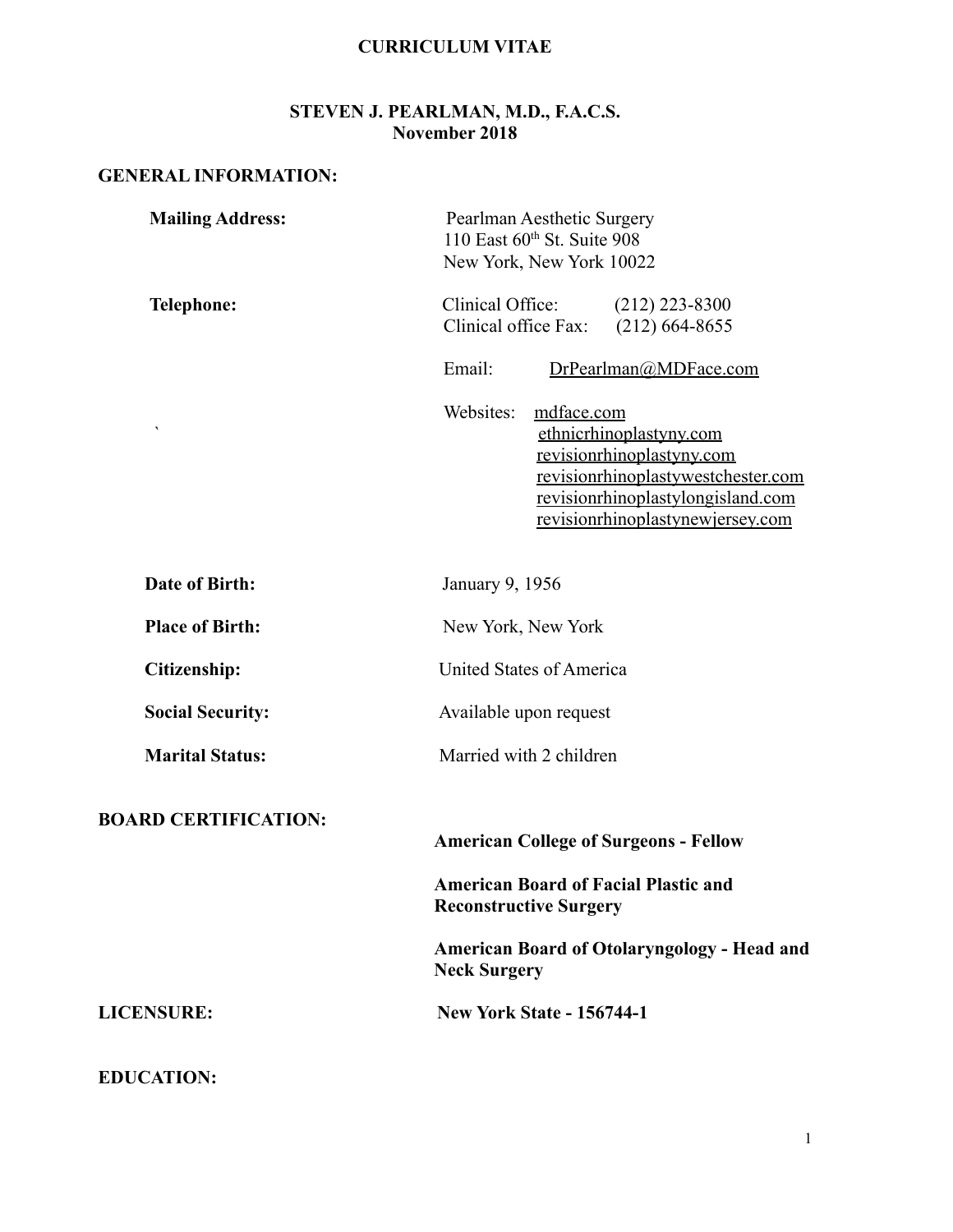| 1982                                              | <b>The Mount Sinai School of Medicine</b><br>New York, NY 10029<br>Doctorate of Medicine                                                                 |
|---------------------------------------------------|----------------------------------------------------------------------------------------------------------------------------------------------------------|
| 1978                                              | <b>Brandeis University, B.S.</b>                                                                                                                         |
|                                                   | Waltham, Massachusetts<br>Bachelors of Science - Magna Cum Laude, High<br>Honors                                                                         |
| <b>POST DOCTORIAL TRAINING:</b>                   |                                                                                                                                                          |
| 1987-1988                                         | <b>Fellowship: American Academy of Facial</b><br><b>Plastic and Reconstructive Surgery</b><br>St. Luke's Roosevelt Hospital Center<br>New York, New York |
| 1986-1987                                         | <b>Chief Resident: Department of Otolaryngology</b><br><b>Head and Neck Surgery</b><br>The Mount Sinai Medical Center<br>New York, New York              |
| 1984-1986                                         | <b>Resident: Department of Otolaryngology</b><br><b>Head and Neck Surgery</b><br>The Mount Sinai Medical Center<br>New York, New York                    |
| 1983-1984                                         | <b>Resident: General Surgery</b><br>The Mount Sinai Medical Center<br>New York, New York                                                                 |
| 1982-1983                                         | <b>Internship: General Surgery</b><br>The Mount Sinai Medical Center<br>New York, New York                                                               |
| <b>ACADEMIC/HOSPITAL/SCIENTIFIC APPOINTMENTS:</b> |                                                                                                                                                          |

| <b>March 2016-Present</b> | <b>Clinical Professor of Otolaryngology</b>  |
|---------------------------|----------------------------------------------|
|                           | Department of Otolaryngology-Head and Neck   |
|                           | Surgery                                      |
|                           | Columbia University College of Physicians &  |
|                           | Surgeons                                     |
|                           | New York, New York                           |
| 2000-Present              | <b>Attending Surgeon</b>                     |
|                           | Department of Otolaryngology – Head and Neck |
|                           | Surgery                                      |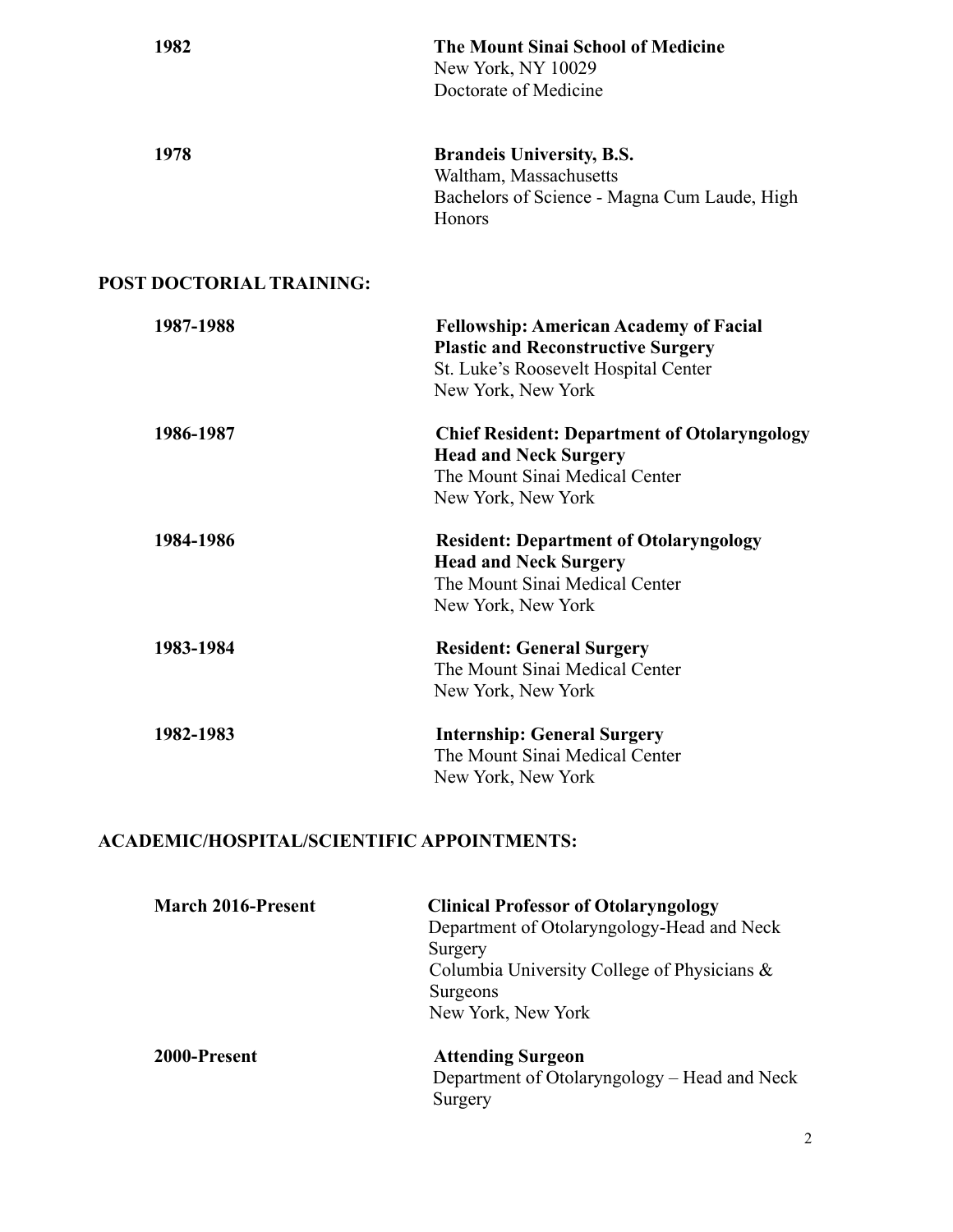|                 | Lenox Hill Hospital/The Manhattan Eye, Ear, and<br>Throat Hospital                                             |
|-----------------|----------------------------------------------------------------------------------------------------------------|
|                 | New York, New York                                                                                             |
| 1998-March 2016 | <b>Associate Professor of Clinical Otolaryngology</b><br>Department of Otolaryngology-Head and Neck<br>Surgery |
|                 | Columbia University College of Physicians &                                                                    |
|                 | Surgeons                                                                                                       |
|                 | New York, New York                                                                                             |
| 2011-present    | <b>Director</b>                                                                                                |
|                 | Center for Aesthetic Surgery                                                                                   |
|                 | New York Head and Neck Institute of the                                                                        |
|                 | Northshore/LIJ Hospital System                                                                                 |
| 1988-Present    | <b>Attending Physician</b>                                                                                     |
|                 | Department of Otolaryngology-                                                                                  |
|                 | Head and Neck Surgery                                                                                          |
|                 | St. Luke's Roosevelt Hospital                                                                                  |
|                 | New York, New York                                                                                             |

# **PAST ACADEMIC/HOSPITAL/SCIENTIFIC APPOINTMENTS:**

| 1992-2006 | <b>Director</b>                                  |
|-----------|--------------------------------------------------|
|           | Division of Facial Plastic Surgery-Department of |
|           | Otolaryngology-Head and Neck Surgery             |
|           | St. Luke's Roosevelt Hospital                    |
|           | New York, New York                               |
| 2004-2005 | <b>President</b>                                 |
|           | American Academy of Facial Plastic and           |
|           | <b>Reconstructive Surgery</b>                    |
| 2003-2004 | <b>President Elect</b>                           |
|           | American Academy of Facial Plastic and           |
|           | <b>Reconstructive Surgery</b>                    |
| 1997-2000 | <b>Eastern Region Vice-President</b>             |
|           | American Academy of Facial Plastic and           |
|           | <b>Reconstructive Surgery</b>                    |
|           | Eastern Region                                   |
| 1992-1994 | <b>President</b>                                 |
|           | New York Facial Plastic Surgery Society          |
|           | Founding President and Member                    |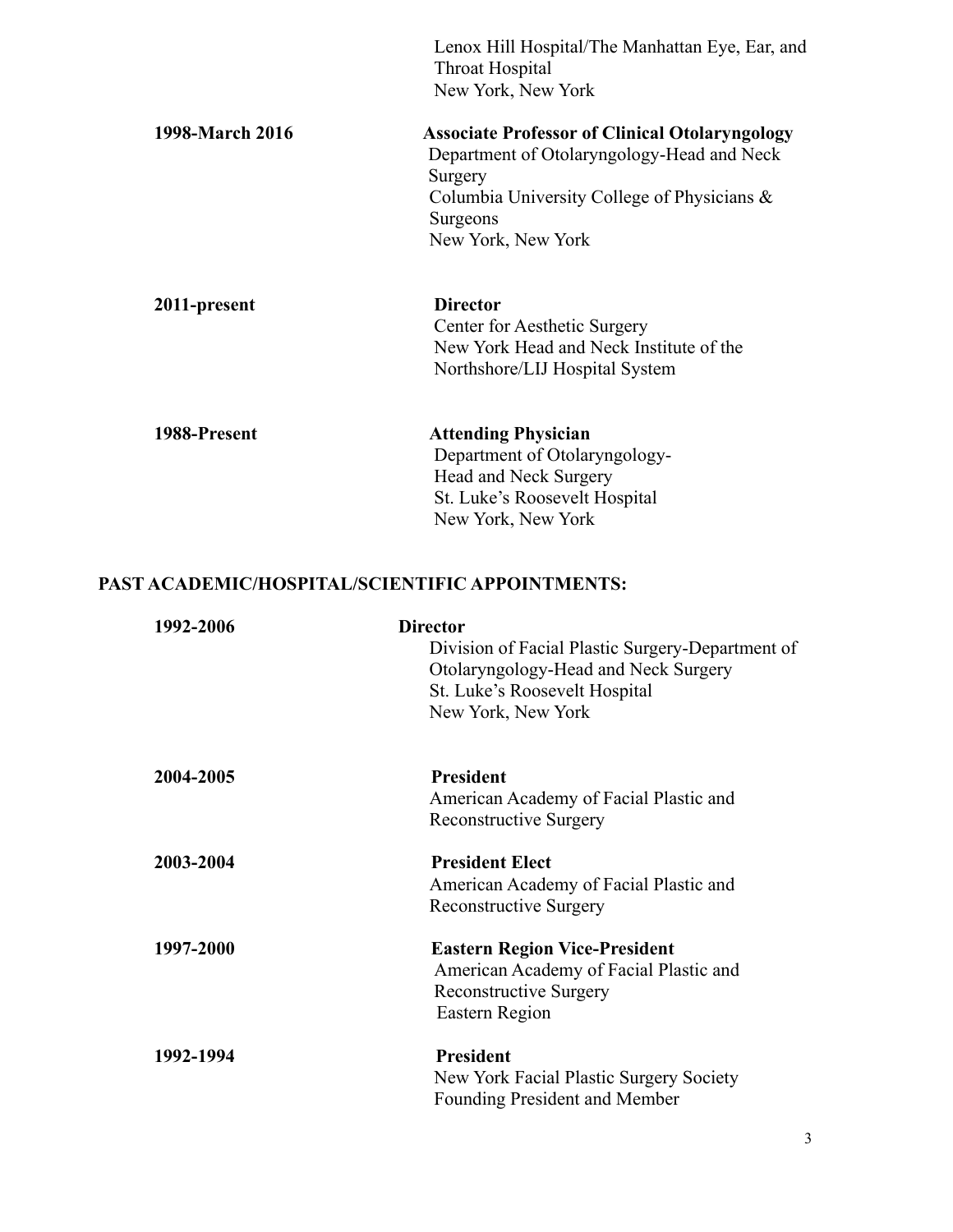| 1990-2000 | <b>Associate Director</b><br>Department of Otolaryngology-<br>Head and Neck Surgery<br>St. Luke's Roosevelt Hospital Center<br>New York, New York                                            |
|-----------|----------------------------------------------------------------------------------------------------------------------------------------------------------------------------------------------|
| 1990      | <b>Acting Director</b><br>Department of Otolaryngology-<br>Head and Neck Surgery<br>St. Luke's Roosevelt Hospital Center<br>New York, New York                                               |
| 1989      | <b>Assistant Professor</b><br>Clinical Otolaryngology-Department of<br>Otolaryngology-Head and Neck Surgery<br>Columbia University College of Physicians &<br>Surgeons<br>New York, New York |
| 1988      | <b>Assistant Clinical Professor</b><br>Otolaryngology-Department of<br>Otolaryngology-Head and Neck Surgery<br>Columbia University College of Physicians &<br>Surgeons<br>New York, New York |

# **EDITORIAL, COMMITTEE, AND BOARD APPOINTMENTS**

| $2019 -$ Present      | <b>Board of Directors</b><br>The Rhinoplasty Society                                                                                              |
|-----------------------|---------------------------------------------------------------------------------------------------------------------------------------------------|
| <b>2012 - Present</b> | <b>Editorial Board</b><br><b>Plastic Surgery Practice Journal</b>                                                                                 |
| <b>2012 - Present</b> | <b>Editorial Board</b><br><b>Surgical Aesthetics Journal</b>                                                                                      |
| <b>June 2012</b>      | <b>Guest Editor</b><br>Facial Plastic Surgery Journal 28 (3) June 2012<br>Avoiding and Managing Complications in Facial<br><b>Plastic Surgery</b> |
| June 2012-2017        | <b>Director for Rhinoplasty Educational Section</b><br><b>Vegas Cosmetic Surgery Multispecialty</b><br>Foundation $(1 \frac{1}{2})$ day course).  |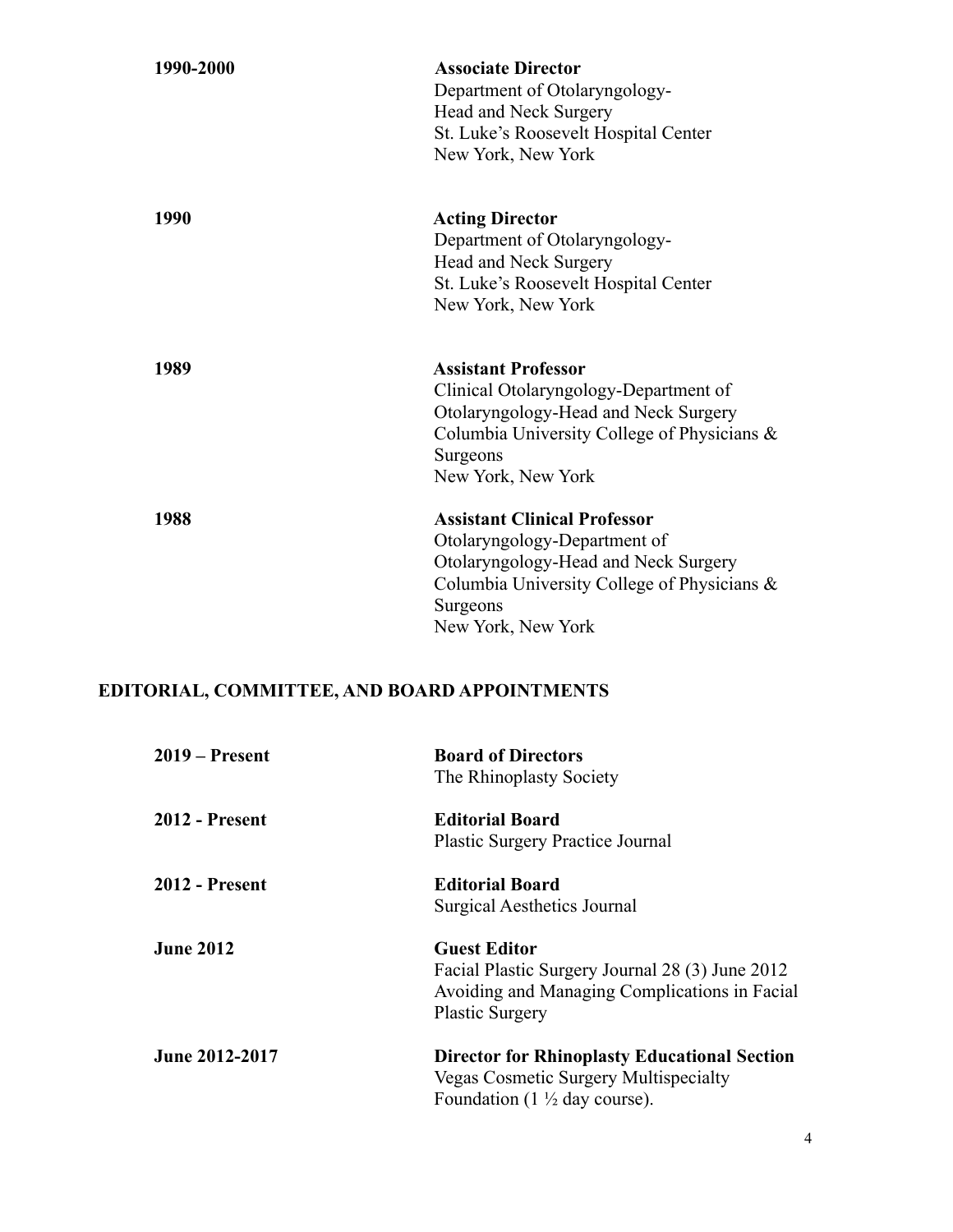|                  | Las Vegas, NV                                                                                                                   |
|------------------|---------------------------------------------------------------------------------------------------------------------------------|
| September 2011   | <b>Director Annual Fall Meeting</b><br>American Academy of Facial Plastic and<br>Reconstructive Surgery, San Francisco, CA      |
| 2009-Present     | <b>Member</b><br>Nominating Committee<br>American Academy of Facial Plastic and<br><b>Reconstructive Surgery</b>                |
| 2007-Present     | <b>Member</b><br><b>Fellowship Review Committee</b><br>American Academy of Facial Plastic and<br><b>Reconstructive Surgery</b>  |
| 2006-Present     | <b>Member</b><br><b>Ethics Committee</b><br>American Academy of Facial Plastic and<br><b>Reconstructive Surgery</b>             |
| 2006-Present     | <b>Member</b><br><b>Continuing Medical Committee</b><br>American Academy of Facial Plastic and<br><b>Reconstructive Surgery</b> |
| 2006-Present     | <b>Member</b><br><b>Fellowship Committee</b><br>American Academy of Facial Plastic and<br><b>Reconstructive Surgery</b>         |
| 1997-Present     | <b>Member</b><br><b>Clinical Practice Committee</b><br>St. Luke's Roosevelt Hospital Center                                     |
| 2005-2006        | Chairman<br><b>Ethics Committee</b><br>American Academy of Facial Plastic and<br><b>Reconstructive Surgery</b>                  |
| <b>2005-2006</b> | Chairman<br>Nominating Committee<br>American Academy of Facial Plastic and<br><b>Reconstructive Surgery</b>                     |
| 1995-1997        | Chairman<br><b>Public Information Committee</b><br>American Academy of Facial Plastic and<br><b>Reconstructive Surgery</b>      |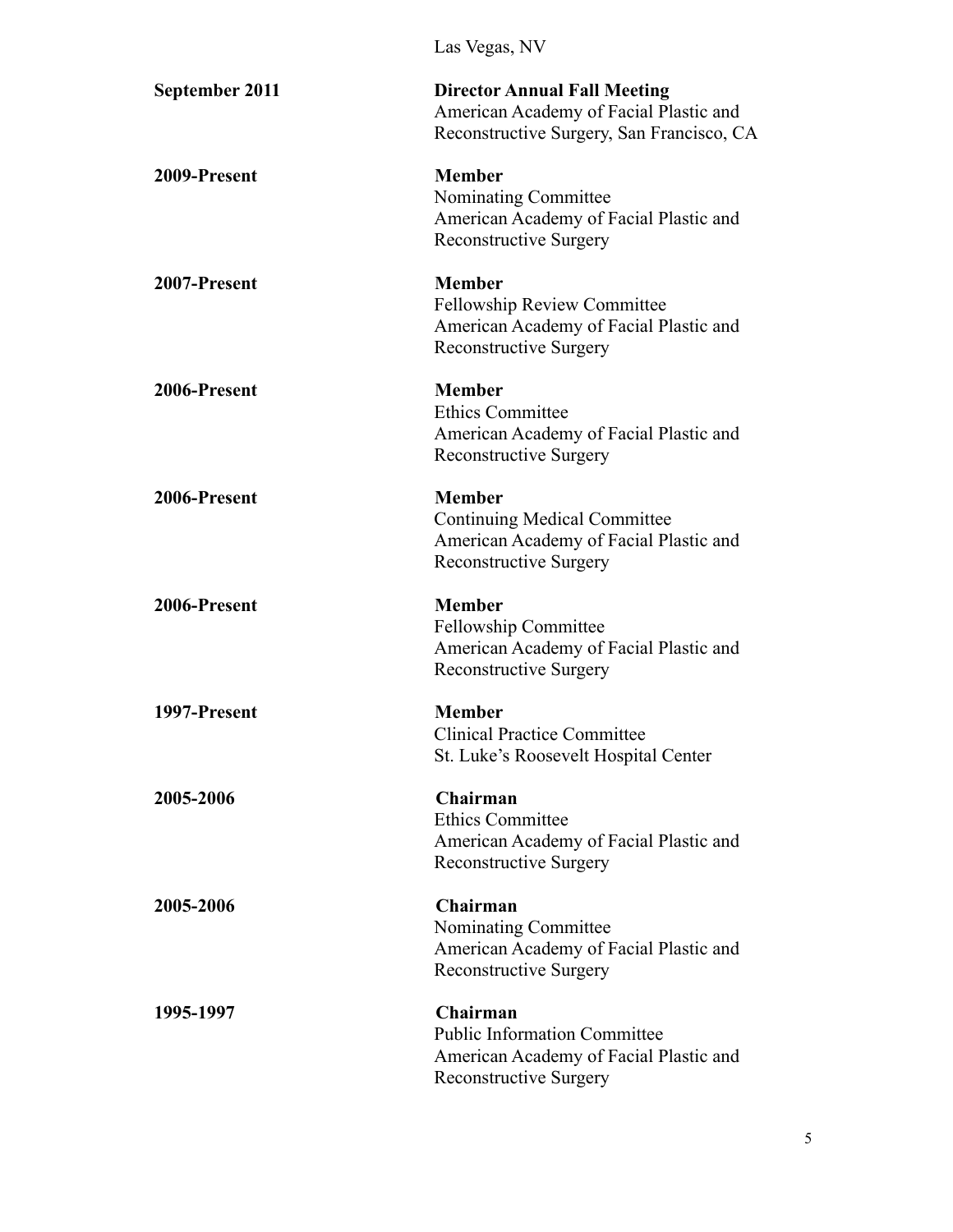| 1993-1995 | Chairman<br><b>Audiovisual Committee</b><br>American Academy of Facial Plastic and<br><b>Reconstructive Surgery</b> |
|-----------|---------------------------------------------------------------------------------------------------------------------|
| 1988-2000 | Member<br>Clinics Chiefs Committee<br>St. Luke's Roosevelt Hospital Center                                          |
| 1988-2000 | Member<br><b>OR</b> Committee<br>St. Luke's Roosevelt Hospital Center                                               |

### **PROFESSIONAL SOCIETIES:**

American Academy of Facial Plastic and Reconstructive Surgery

American Academy of Otolaryngology-Head and Neck Surgery

American College of Surgeon

American Medical Association

New York Facial Plastic Society

New York Head and Neck Institute

The Rhinoplasty Society

#### **INVITED LECTURES:**

- 1. Grand Rounds: "Latest innovations in rhinoplasty." Northwell Medical Center, Lenox Hill Hospital Dept. of Otolaryngology, New York, NY. January 2021
- 2. Guest Lecturer: "Current trends in modern rhinoplasty: form and function." Grand Rounds Cornell, NY Hospital Center Dept. of Otolaryngology, New York, NY. October 2014
- 3. Guest Lecturer: "Modern rhinoplasty techniques, how rhinoplasty has evolved over the past two decades": Grand Rounds, Downstate Medical Center, Dept. of Otolaryngology, March 2014
- 4. Lecture of honor: "Lessons learned in revision rhinoplasty":  $20<sup>th</sup>$  International Course in Modern Rhinoplasty Techniques, University Hospital Amsterdam, Netherlands. October 2013
- 5. Guest Lecturer: "Lessons learned from revision rhinoplasty, how to avoid it in the first place": Grand Rounds University of Toronto Dept. of Otolaryngology, Toronto, ON, Canada, February 2013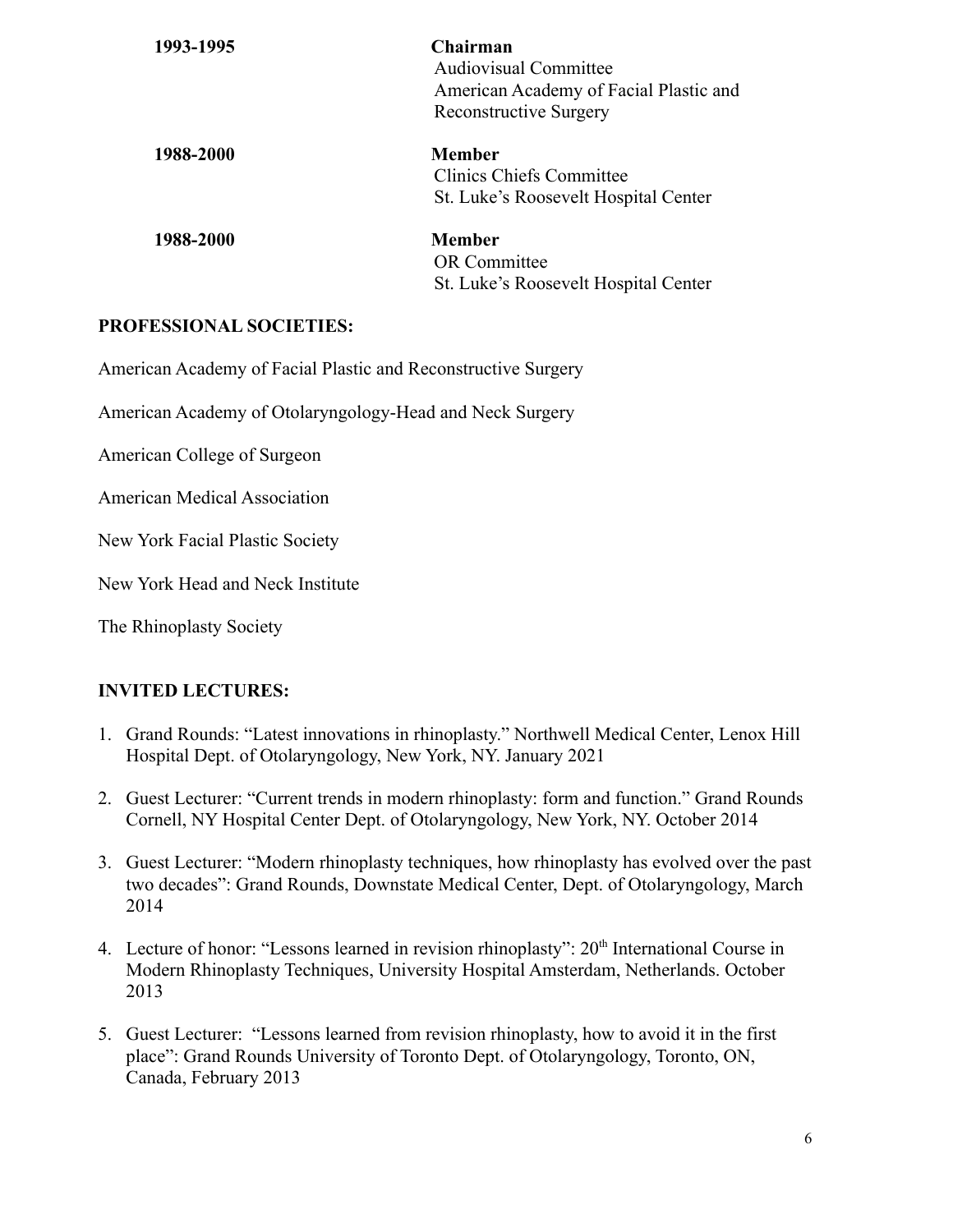- 6. Featured Speaker: "Current trends in rhinoplasty: maintaining structure" Annual meeting or the Ontario Otolaryngology Society, February, 2013
- 7. Guest Lecturer: "Revision Rhinoplasty": Grand Rounds Columbia Presbyterian Hospital Dept. of Otolaryngology, November 2012.
- 8. Guest Lecturer: "Lessons learned from revision Rhinoplasty," "Intranasal Rhinoplasty, A dying art?" and "4 Case presentations on complex rhinoplasty." Annual Meeting of the Alberta Otolaryngology Society, Lake Louise, Alberta, Canada, March 2012.
- 9. Guest Lecturer: "Lessons learned from revision Rhinoplasty: how to reduce the need and how to fix it when it occurs": Grand Rounds Yale University Hospital, November 2010
- 10. Guest Lecturer: "Lessons in revision Rhinoplasty: How to avoid needing it in the first place": Grand Rounds Long Island Jewish Hospital, May 2010
- 11. Guest Lecturer: "Lessons in revision Rhinoplasty: How to avoid needing it in the first place": Grand Rounds Montefiore Hospital, April 2010
- 12. Guest Lecturer: "Lessons in revision Rhinoplasty: How to avoid needing it in the first place": Grand Rounds UMDNJ, March 2010
- 13. Guest Lecturer: "Lessons in revision Rhinoplasty: How to avoid needing it in the first place": Grand Rounds Downstate Medical Center, February 2010
- 14. Guest Lecturer: "Lessons in revision Rhinoplasty: How to avoid needing it in the first place": Grand Rounds New York Presbyterian Hospital, May 2009
- 15. Guest Speaker: "Contemporary Concepts of Facial Beauty" at the National meeting of Turkish Society of Otolaryngology-Head and Neck Surgery, Istanbul, Turkey. May 2006
- 16. Guest Speaker: "Techniques in Facial Rejuvenation" National Meeting of the Turkish Society Otolaryngology-Head and Neck Surgery, Istanbul, Turkey. May 2006
- 17. Guest Lecturer: "Options in Eyelid and Upper Facial Rejuvenation", National Meeting of the Turkish Society of Otolaryngology-Head and Neck Surgery, Istanbul, Turkey. May 2006
- 18. Guest Lecturer: "Intranasal Rhinoplasty", National Meeting of the Turkish Society of Otolaryngology-Head and Neck Surgery, Istanbul, Turkey. May 2006
- 19. Guest Lecturer: "Surgical Treatment of the Aging Face", National Meeting of the Turkish Society of Otolaryngology-Head and Neck Surgery, Istanbul, Turkey. May 2006
- 20. Guest Lecturer: "Rhinoplasty" and "Updates on Modern Techniques in Upper Facial Rejuvenation" University of Oregon Department of Otolaryngology, March 2006
- 21. Guest Lecturer: "Nasal Analysis for Superior Rhinoplasty" and "Intranasal Rhinoplasty-a Dead Art?" Annual Meeting of the Northwest Otolaryngology Society, Whistler, Canada.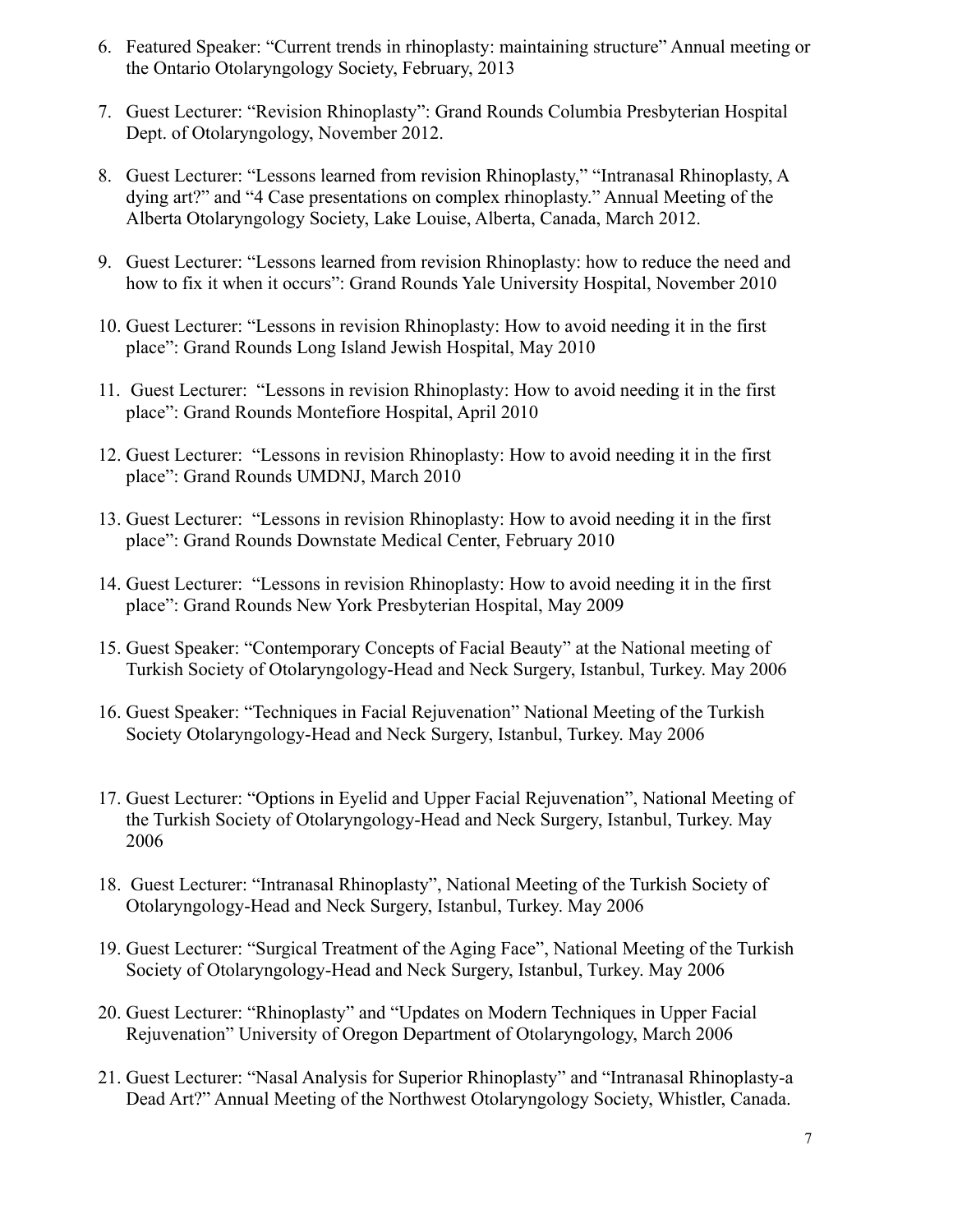January 2006

- 22. Guest Lecturer: "Superior Results in Rhinoplasty" SUNY Downstate Dept. of Otolaryngology Grand Rounds, January 2006
- 23. Guest Lecturer: "The Art and Science of Rhinoplasty" Series on the Art and Science of Medicine, St. Luke's Roosevelt Hospital New York, February 2004G
- 24. Guest Lecturer: "Facial Rejuvenation: Selection of Appropriate Procedures" Updates in Otolaryngology Conference Albany Medical College, Manchester, V.T. November 2003
- 25. Guest Lecturer: "Surgical and Non-Surgical Options in Facial Rejuvenation" Columbia University Dept. of Otolaryngology Grand Rounds, October 2003
- 26. Guest Lecturer: "Surgical Facial Rejuvenation" Columbia University Dept. of Otolaryngology, October 2003
- 27. Guest Lecturer: "Computer Imaging in Facial Plastic Surgery" Masters Seminar, Fall Meeting of the American Academy of Facial Plastic and Reconstructive Surgery" San Diego, CA. September 2002
- 28. Guest Lecturer: "Options in Lip Augmentation" 8<sup>th</sup> International Symposium on Facial Plastic Surgery, New York, N.Y. May 2002
- 29. Guest Lecturer: "Surgery of the Nasal Valve" Grand Rounds Department of Otolaryngology-Head and Neck Surgery NYU Medical Center, March 2002
- 30. Guest Lecturer: "Surgical and Non-Surgical Options of Facial Rejuvenation" SUNY Stonybrook Department of Otolaryngology, Stonybrook, N.Y., February 2002
- 31. Guest Lecturer: "Non-Surgical Options in Facial Rejuvenation" Richard T. Farrior forum on Facial Plastic Surgery, Tampa, FL, November 2002
- 32. Guest Lecturer: "Surgical and Non-Surgical Options in Facial Rejuvenation" Facial Plastic Surgery Assistant's Association, Featured Speaker, Denver, CO. September 2001
- 33. Guest Lecturer: "Surgery of the Nasal Valve" Grand Rounds Department of Otolaryngology-Head and Neck Surgery Columbia University, New York, September 2001
- 34. Guest Lecturer: "Endonasal Rhinoplasty" Grand Rounds Department of Otolaryngology-Head and Neck Surgery Columbia University, New York, September 1999
- 35. Guest Lecturer: "Lip Augmentation" Masters Seminar, Spring Meeting American Academy of Facial Plastic and Reconstructive Surgery, Palm Desert, CA. April 1999
- 36. Guest Lecturer: "Surgery of the Nasal Valve" Grand Rounds Department of Otolaryngology-Head and Neck Surgery Columbia University, New York June 1998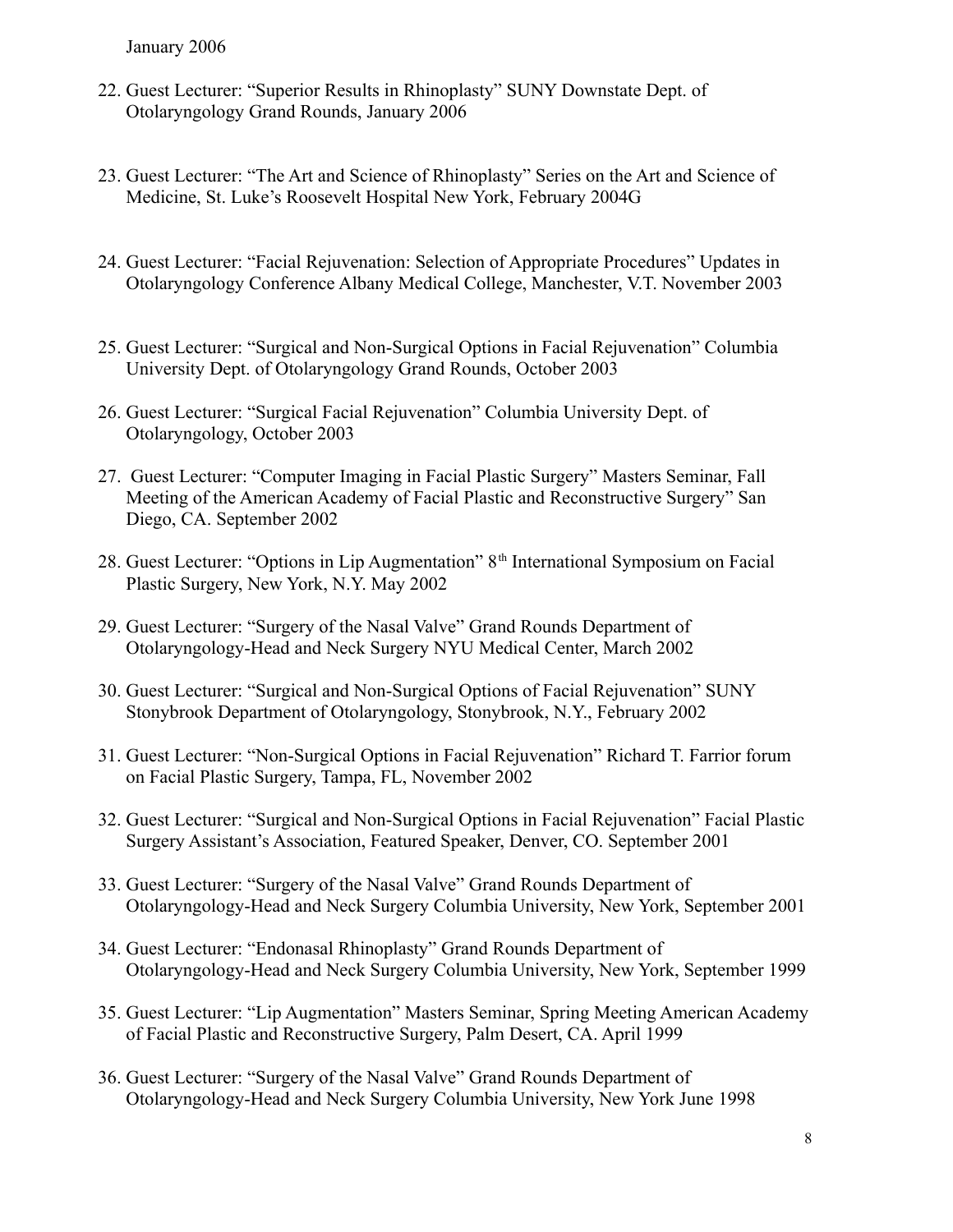- 37. Guest Lecturer: "Laser Skin Resurfacing" Spring Meeting Turkish Otolaryngology Society, Istanbul, Turkey, May 1998
- **38.** Guest Lecturer: "Surgery of the Nasal Valve" Spring Meeting Turkish Otolaryngology Society, Istanbul, Turkey, May 1998
- 39. Guest Lecturer: "Laser Skin Resurfacing" Mount Sinai School of Medicine Department of Otolaryngology, Alumni Day, December 1997
- 40. Guest Lecturer: "Laser Skin Resurfacing" Grand Rounds Lenox Hill Hospital Department of Otolaryngology, November 1997
- 41. Guest Lecturer: "Practical Office Evaluation for Snoring and Obstructive Sleep Apnea" AAOHNS Cherry Blossom Conference, Washington DC, March 22, 1997
- 42. Guest Lecturer: "Cleft Lip and Cleft Palate Surgery" New York University Graduate School for Speech and Language Pathology, February 1997
- 43. Guest Lecturer: "Cleft Lip and Cleft Palate Surgery" Department of Dentistry and Oral Surgery, St. Luke's Roosevelt Hospital, April 1996
- 44. Guest Lecturer: "Cleft Lip and Cleft Palate Surgery" St. Luke's Roosevelt Department of Pediatrics, December 1996
- 45. Guest Lecturer: "Surgery of the Nasal Valve" SUNY Stonybrook Department of Otolaryngology, Stonybrook, N.Y., October 1995
- 46. Guest Lecturer: "Laser Skin Resurfacing" SUNY Stonybrook Department of Otolaryngology, Stonybrook, N.Y., October 1995
- 47. Guest Lecturer: "Laser Assisted Dacryocystorhinostomy" Danbury Hospital, Danbury, CT, Department of Otolaryngolgy-Opthalmology Combined Grand Rounds, September 1995
- 48. Guest Lecturer: "Laser Treatment for Snoring and Sleep Apnea" Dental Sleep Society Annual Meeting, Nashville, Tenn., June 1995
- 49. Guest Lecturer: "Meet the Professor-Laser Treatment for Snoring and Sleep Apnea" American Sleep Disorder Association Annual Meeting, Nashville, Tenn., June 1995
- 50. Guest Lecturer: "Laser Treatment for Snoring and Obstructive Sleep Apnea" New Jersey Otolaryngology Society Annual Meeting, June 1995
- 51. Guest Lecturer: "Laser Assisted Dacryocystorhinostomy" St. Luke's Roosevelt Hospital, Department of Ophthalmology, Biannual Meeting, June 1995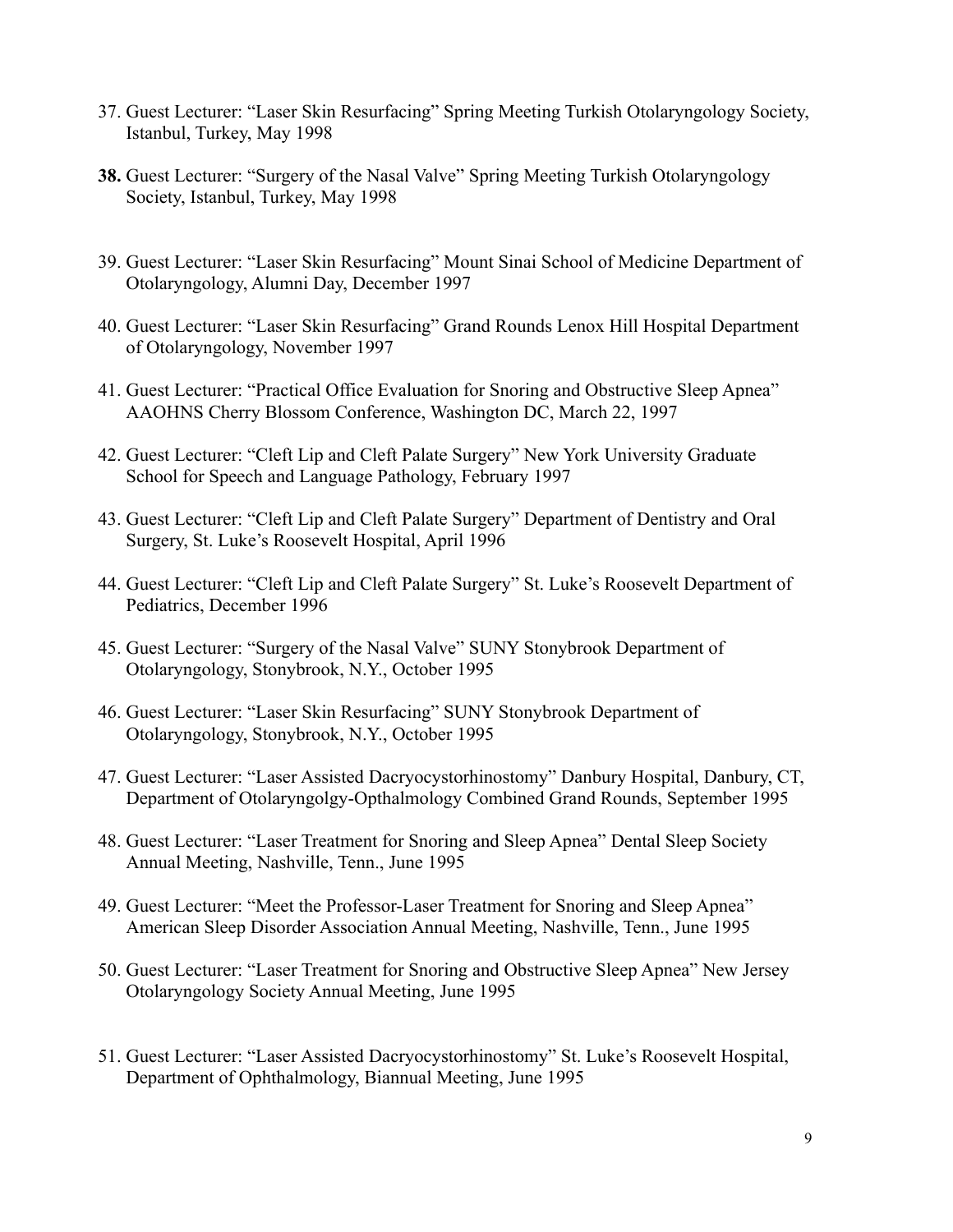- 52. Guest Lecturer: "Laser Skin Resurfacing Course" Pittsburgh, PA, May 1995
- 53. Guest Lecturer: "Complication of Laser Treatment for Snoring and Sleep Apnea" New Jersey Otolaryngology Society Annual Meeting, April 1995
- 54. Guest Lecturer: "Fractures of the Mid Upper Face" St. Luke's Roosevelt Hospital, Department of Emergency Medicine, January 1995
- 55. Guest Lecturer: "Cleft Lip and Cleft Palate Surgery" St. Luke's Roosevelt Hospital, Department of Pediatrics, 1993
- 56. Guest Lecturer: "Surgery of the Paranasal Sinuses" Physicians Hospital of Queens, N.Y., Department of Medicine and Pediatrics, 1993
- 57. Guest Lecturer: "Fractures of the Mid and Upper Face" St. Luke's Roosevelt Hospital, Department of Dentistry and Oral Surgery, 1993
- 58. Guest Lecturer: "Fractures of the Mid and Upper Face" Westchester Otolaryngology Society, 1992
- 59. Guest Lecturer: "The Nasal Tip in Rhinoplasty" Columbia Presbyterian College of Physicians and Surgeons, Department of Otolaryngology, 1992
- 60. Guest Lecturer: "The Nasal Tip in Rhinoplasty" Mount Sinai Medical Center, Department of Otolaryngology, 1991
- 61. Guest Lecturer: "Cancer of the Head and Neck, Diagnosis and Surgical Treatment" St. Luke's Roosevelt Hospital, Department of Dentistry and Oral Surgery, 1990
- 62. Guest Lecturer: "Cancer of the Head and Neck, Diagnosis and Surgical Treatment" St. Luke's Roosevelt Hospital, Department of Dentistry and Oral Surgery, 1988

#### **PUBLICATIONS:**

- 1. Pearlman, S.J., Ferzli Jr., G, Evolution of Surgical Techniques I Rhinoplasty: Master Technique in Rhinoplasty, Azzideh, B., Nassif, P.S., Peng, G.L., Murphy, M., ed. Elsevier, New York, NY. in press.
- 2. Brennan, TE, Trujillo, O, Sina, M, Vandenberg, KN, Myers, O, Pearlman, SJ, Change in the columellar-philtral and nasolabial angles over time following rhinoplasty. Facial Plastic Surgery, 2022 In press
- 3. Olcott, CM, Pearlman, SJ, The current trend of autologous costal cartilage harvest by facial plastic surgeons for rhinoplasty in the United States. Plast. Aesthet Research, 2019;6:3.
- 4. Singh, P, Pearlman, SJ, Use of Computer Imaging in Rhinoplasty: a Survey of the Practices of Facial Plastic Surgeons, Aesthetic Plastic Surgery 41(1), April 2017.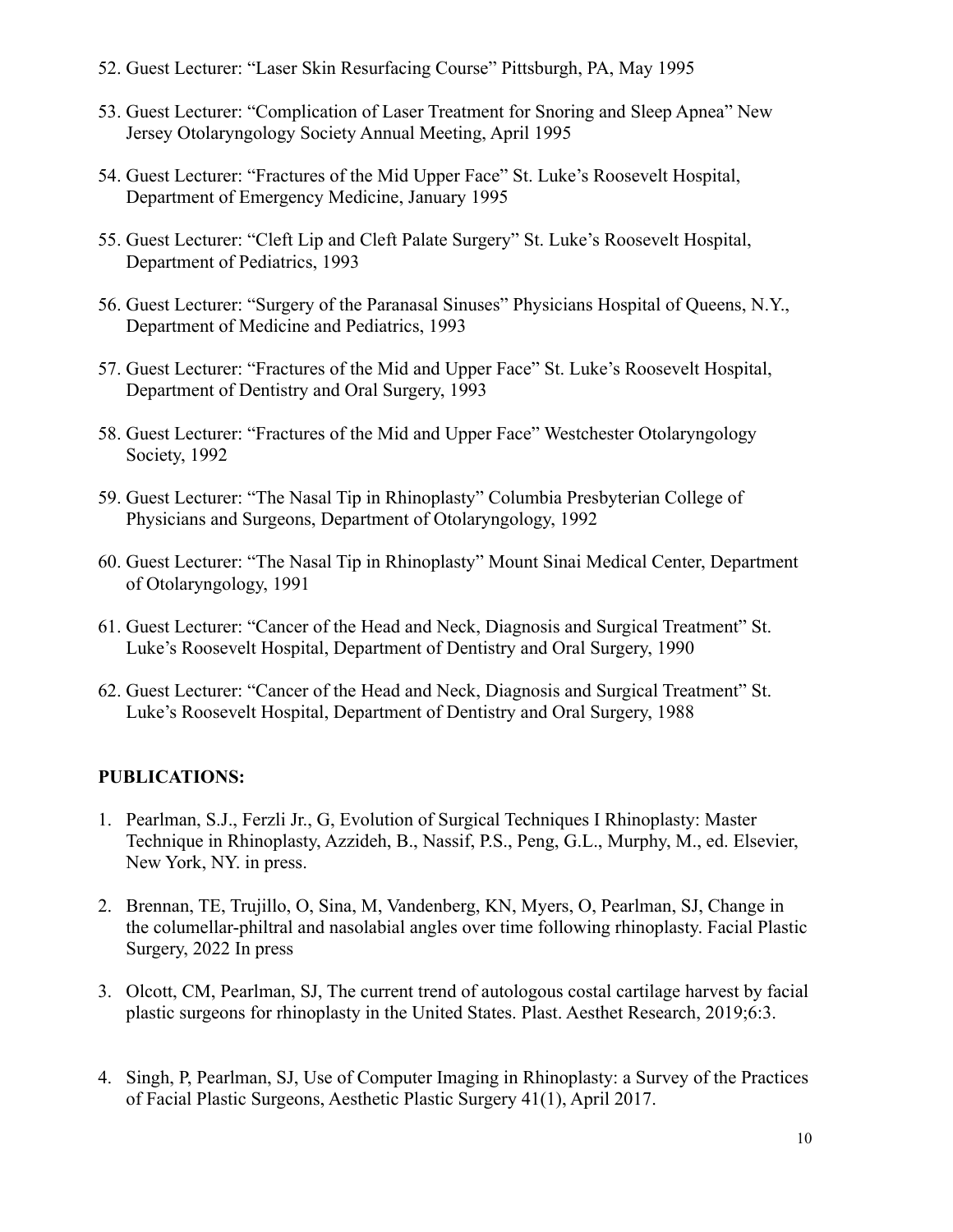- 5. Doshi, HK, Pearlman, SJ, Secondary Rhinoplasty: Analysis and Pitfalls of Approach. In Secondary Rhinoplasty by the Global Masters, Rohrich, RJ, Ahmad, J., ed. CRC Press, 2017. P 1353-1394.
- 6. Pearlman, S.J., Talei, B.A., An Anatomic Basis for Revision Rhinoplasty. In Rhinoplasty: The Experts' Reference. Sclafani, A.P., ed., Thieme, New York, NY, 2016. P 374-380.
- 7. Pearlman, S.J., Baratelli, R., Avoiding Complications of the Middle Vault in Rhinoplasty. In Rhinoplasty: The Experts' Reference. Sclafani, A.P., ed., Thieme, New York, NY, 2016. P 656-662.
- 8. Pearlman, S.J., Surgical Treatment of the Nasolabial Angle in Balance Rhinoplasty: In Rhinoplasty: The Experts' Reference. Sclafani, A.P., ed., Thieme, New York, NY, 2016. P. 358-364.
- 9. Pearlman, S.J., Talei, B.A., Prevention and Management of Complications in Rhinoplasty. In Sataloff's Comprehensive Textbook of Otolaryngology Head and Neck Surgery. Jaypee Health Science Publishers 2015. P 581-603
- 10. Pearlman, S.J., Adamson, P.A.A. Constantinides,, M., Kim, A.J., Rhinoplasty: Panel Discussion and Controversies. Facial Plast. Clin. N.A., 22(1) Feb. 2014. P 25-57.
- 11. Moche, JA, Cohen JC, Pearlman, SJ. Axial CT evaluation of the internal nasal valve correlates with clinical narrowing and patient complaint. Int. Forum Allergy Rhinol. 3(7) 592-7. July 2013.
- 12. Fraioli, R.E., Pearlman, S.J. A patient with nasal valve compromise, illustrative case study. JAMA Otolaryngology – Head and Neck Surgery, Sept. 139(9), 2013.
- 13. Cohen, J.C., Pearlman, S.J. Radix grafts in cosmetic rhinoplasty; lessons learned from an 8 year review. Archives of Facial Plastic Surgery, 14 (6), Nov/Dec 2012
- 14. Pearlman, S.J., Talei, B.A., An Anatomic Basis for Revision Rhinoplasty. Facial Plastic Surgery 28(4), August 2012.
- 15. Pearlman, S.J., Baratelli, R., Avoiding Complications of the Middle Vault in Rhinoplasty. Facial Plastic Surgery 28(3), June 2012.
- 16. Pearlman, S.J., Talei, B.A., Waldorf, H.A., Kane, M.A.C., Dailey, R.A., Physician Confidence in Fillers and Neurotoxins: A National Survey. Archives of Facial Plastic Surgery, 14(1) January-February 2012.
- 17. Pearlman, S.J., Revision Rhinoplasty from the Patient's Point of View, Plastic Surgery Practice, October 2011.
- 18. Yu, K., Kim, A.J., Pearlman, S.J., Functional and Aesthetic Concerns of Patients Seeking Revision Rhinoplasty. Archives of Facial Plastic Surgery, 12(5), September-October 2010
- 19. Pearlman, S.J. and Graham, H.D., Forehead Rejuvenation in Head and Neck Surgery,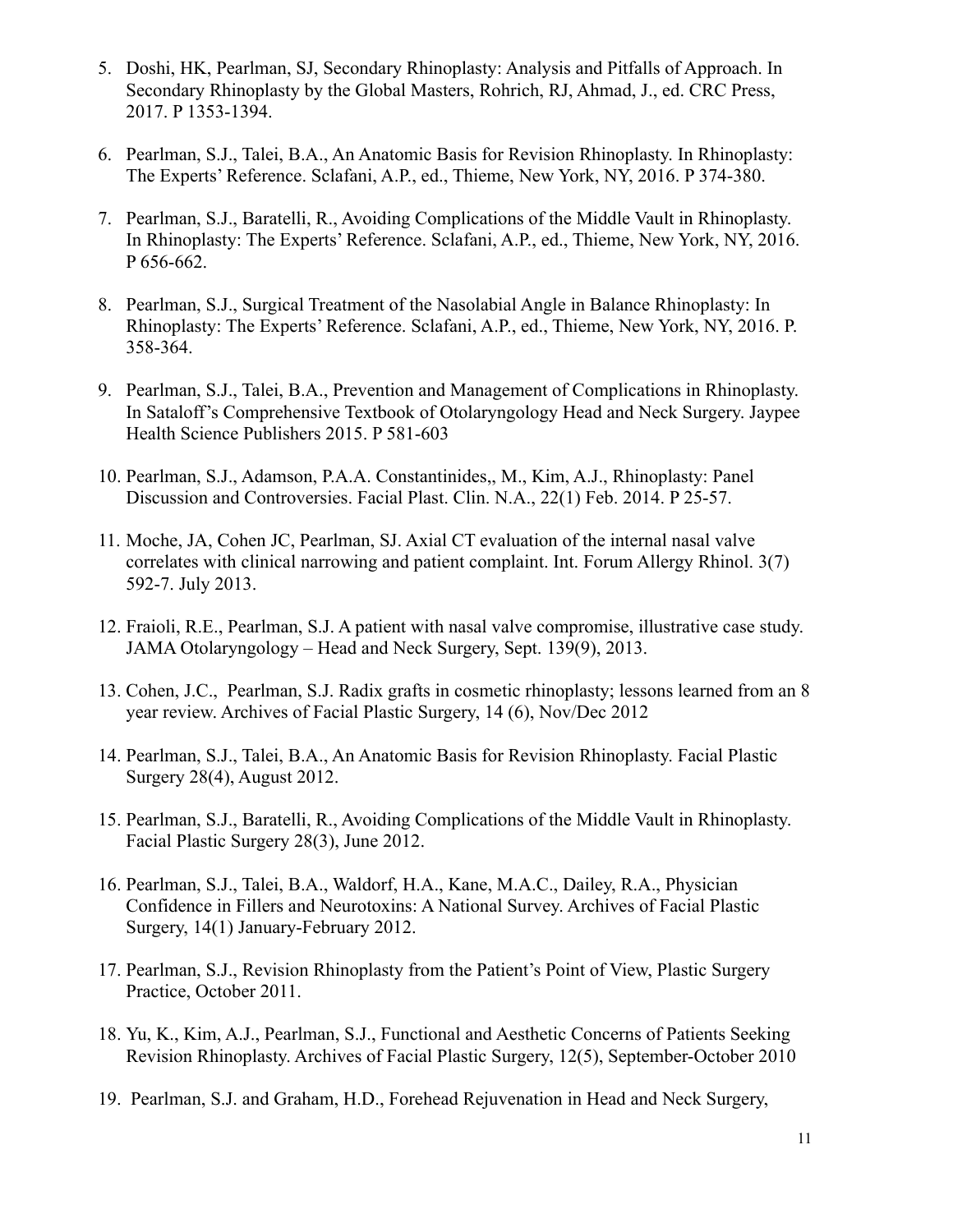DeSouza, C., ed. Jaypee Brothers Medical Publishers, St. Louis, MO. P. 451, 2009

- 20. Saltman, B and Pearlman, S.J., The incidence of alarplasty in both primary and revision rhinoplasty in a private practice setting. Archives of Facial Plastic and Reconstructive Surgery, 11(2), March/April 2009.
- 21. Pearlman, S.J., and Tadros, M., Skin Rejuvenation, in Surgical Facial Rejuvenation: a road map to safe and reliable outcomes (textbook chapter), William Truswell, MD editor. Thieme Publishing. New York 2008
- 22. Pearlman, S.J., Surgical Treatment of the Nasolabial Angle in Balanced Rhinoplasty. Facial Plastic Surgery, 22(1) February 2006
- 23. Jen, A., Khosh, M., Pearlman, S.J., Honrado, C., Nasal Valve Reconstruction-Experience in 53 Consecutive Patients. Archives of Facial Plastic Surgery, 6(3), May-June 2004
- 24. Honrado, C.P., Pearlman, S.J., Surgical Treatment of the Nasolabial Angle in Balanced Rhinoplasty. Archives of Facial Plastic Surgery 5(4), July-August 2003
- 25. Pearlman, S.J., Chernoff, G., Facial Analysis for Laser Resurfacing. Facial Plastic Surgery Clinics. 11:3, August 2003
- 26. Pearlman, S.J., Chernoff, G., Freeman, S.J., Laser Skin Resurfacing. In Comprehensive Treatment for Wrinkles, Blitzer, A.B., ed. Thieme Medical Publishing, New York, NY, 2000
- 27. Pearlman, S.J., Maintaining a Functional Nasal Airway in Rhinoplasty: Understanding the Nasal Valve, Journal of Aesthetic Dermatology and Cosmetic Surgery (1) P. 131., November 1999
- 28. Chernoff, G., Pearlman, S.J., Laser Facial Resurfacing. In Office Surgery in Otolaryngology,. Blitzer, A.B., ed. Thieme Medical Publishing, New York, 1998
- 29. Orentrich, D., Pearlman, S.J., Hair Replacement Surgery with Laser Applications. In Office Based Laser Surgery, Krespi Y.P., ed. Lippincott Company. Philadelphia, 1998
- 30. Pearlman, S.J., Michalos, P., Leib M.L., Moazed, K.T., Translacrimal Transnasal Laser Assisted Dacryocystorhinostomy. Laryngoscope (107), p. 1362, October 1997

31. Michalos, P., Pearlman, S.J., Avila, E.N., Netwon, J.C., Hemispherical Tip Contact Nd: YAG Translacrimal-Nasal Dacryocystorhinostomy. Ocular Surg News 1995.13:40

- 32. Krespi Y.P., Keidar A., Khosh M.M., Pearlman S.J., Zammit G., The Efficacy of Laser-Assisted Uvulopalatoplasty in the Management of Obstructive Sleep apnea and Upper Airway Resistance Syndrome. Operative Techniques in Otolaryngology-Head and neck Surgery p. 235 December 1994
- 33. Krespi, Y.P., Pearlman S.J., Keidar A., Laser assisted Uvula-Palatoplasty for Snoring. Otolaryngology October 1994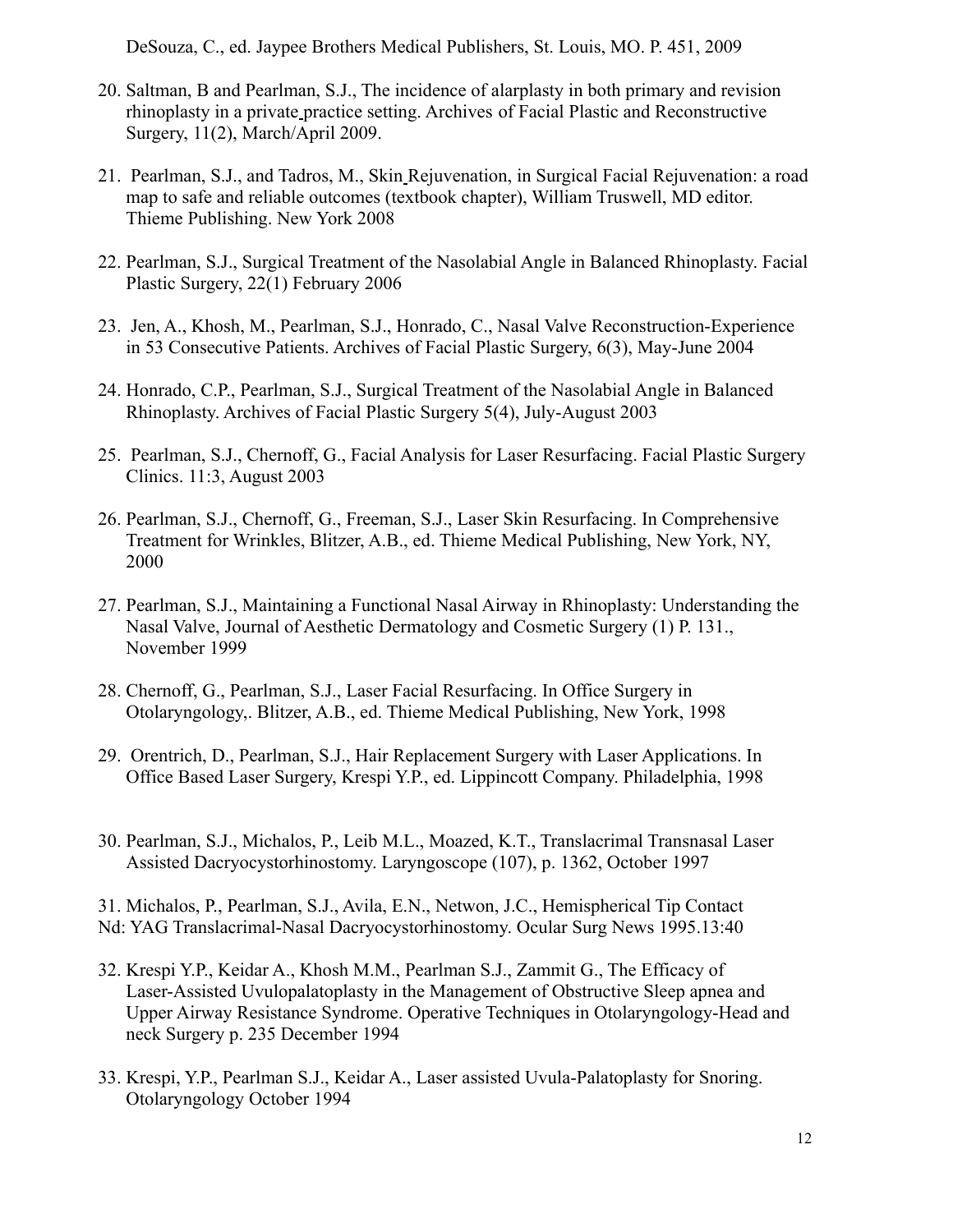34. Krespi Y.P., Pearlman S.J., Keidar A., et al: Laser Assisted Uvulopalatoplasty for Snoring. Insights in Otolaryngology p. 1, 1994

23. Pearlman S.J., and Moscoso J., Cranial Nerve Complications in Head and Neck Surgery. Complications of Head and Neck Surgery, Krespi Y.P., Ossoff R.H., Eds. W.B., Saunders and Company Philadelphia 1993

24. Huang H.D., Pearlman S.J., Friedman W.H., Loree T., Benign Cystic vs. Solid Lesions of the Parotid Gland in HIV Patients. Head and Neck, p. 522, November 1991

25. Friedman W.H., and Pearlman, S.J., Preoperative Evaluation and Patient Selection for Blepharoplasty. Aesthetic Facial Surgery, Krause, C.J., ed. J.B., Lippincott Company, Philadelphia 1991

26. Friedman W.H. and Pearlman S.J., Preoperative Evaluation and Patient Selection for Rhinoplasty. Aesthetic Facial Surgery, Krause, C.J. ed. J.B. Lippincott Company, Philadelphia 1991

27. Rich J.S., Friedman W.H., Pearlman S.J., The Effects of Lower Lateral Cartilage Excision on Nasal Tip Projection, Arch Otal p. 56, 117, 1991

28. Friedman W.H., Pearlman S.J., an Update on Quadrangular Rhytidoplasty in Plastic and Reconstructive Surgery of the Head and Neck. Stucker, F.J., ed. B.C., Decker, p. 119, Philadelphia 1991

30. Friedman W.H., Pearlman S.J., Rich J.S., A Systematic Approach to the Columella-Labial Angle in Rhinoplasty. Am J. Cosmetic Surgery 1990 7(4) p. 253

31. Pearlman S.J., Lawson W., Biller H.F., Friedman W.H., Potter G., Isolated Sphenoid Sinus Disease. Laryngoscope. (99), p. 716, July 1989

32. Pearlman S.J., Lawson W., and Biller H.F., Occult Medullary Carcinoma of the Thyroid Presenting as Neck and Parapharyngeal Metastases, Otolaryngology, Head and Neck Surgery, 99(5), November 1988

#### **PRO-BONO Activities:**

| $2009 -$ Present | Little Babyface Foundation, facial reconstructive surgery for children<br>from around the world   |
|------------------|---------------------------------------------------------------------------------------------------|
| 2004             | <b>Face to Face, Facial plastic and reconstructive surgery performed in Lin</b><br>Yih, China     |
| 1999             | Face to Face, Facial plastic and reconstructive surgery performed in Ho<br>Chi Minh City, Vietnam |
| 1995 to present  | <b>Face to Face, National Domestic Violence Project, reconstructive</b>                           |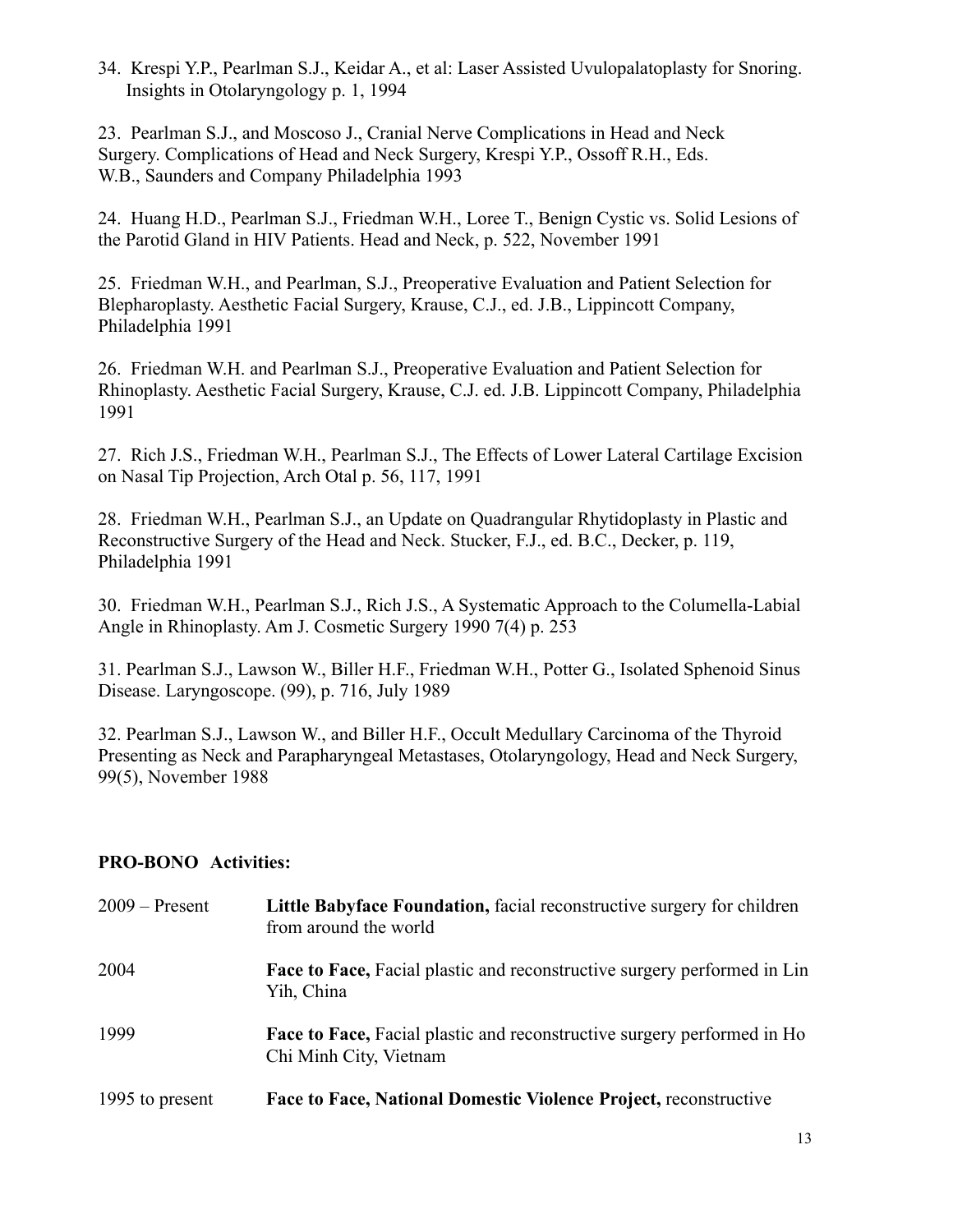surgery for victims of domestic violence

| 1995 | <b>Face to Face, Cleft lip and palate surgery, Tegucigalpa, Honduras</b> |
|------|--------------------------------------------------------------------------|
| 1994 | <b>Face to Face, Cleft lip and palate surgery, Tegucigalpa, Honduras</b> |

## **Lectures and Courses Given at Medical Meetings**

- 1. "Respecting Structure in Rhinoplasty including dorsal preservation" AAFPRS Rhinoplasty and Facial Aging Course, Miami, FL, May 2022
- 2. Moderator for session on Alarplasty Techniques, AAFPRS Rhinoplasty and Facial Aging Course, Miami, FL, May 2022
- 3. "Creating beautiful cheeks, from fillers to deep plane facelift," AAFPRS Rhinoplasty and Facial Aging Course, Miami, FL, May 2022
- 4. "Why are crooked noses more prevalent in rhinoplasty patients?" AAFPRS Rhinoplasty and Facial Aging Course, Miami, FL, May 2022
- 5. "Facial rejuvenation from minimally invasive to surgery, how to choose" Global Aesthetics Miami, Miami, FL, November 2021
- 6. "Respecting structure in rhinoplasty" Global Aesthetics Miami, Miami, FL, November 2021
- 7. "Crooked noses in rhinoplasty: are they getting more prevalent? If so why?" Global Aesthetics Miami, Miami, FL, November 2021
- 8. "The art of creating beautiful cheeks, surgical and non-surgical" Global Aesthetics Miami, Miami, FL, November 2021
- 9. "Why are crooked noses and faces more prevalent now more than ever?" Vegas Cosmetic Surgery, Las Vegas, NV June 2021
- 10. "Respecting structure in rhinoplasty" Vegas Cosmetic Surgery, Las Vegas, NV June 2021
- 11. "Balancing non-surgical, minimally invasive and surgical facial rejuvenation" Vegas Cosmetic Surgery, Las Vegas, NV June 2021
- 12. "Over 2 years' experience with the Piezo Ultrasonic device: examining it's true advantages" Rhinoplasty Course AAFPRS, Virtual May 2020
- 13. "Beautiful cheeks: fillers to facelifts" Miami Cosmetic Surgery, Miami, FL. February 2020.
- 14. "Respecting structure in rhinoplasty" Miami Cosmetic Surgery, Miami, FL. February 2020.
- 15. "Minimally invasive treatment of dark bags under the eyes: are we treating the wrong thing?" Global Aethetics, Miami, FL. October 2019
- 16. "Use of Piezo Ultrasonic Device in Rhinoplasty" Global Aethetics, Miami, FL. October 2019
- 17. "The Caudal septal extension graft in rhinoplasty" Global Aethetics, Miami, FL. October 2019
- 18. "Beautiful cheeks:, how, when and where to treat" Annual meeting European Academy of Facial Plastic Surgery, Regensberg, Germany. September, 2019
- 19. "Respecting structure in rhinoplasty" Annual meeting European Academy of Facial Plastic Surgery, Amsterdam, Netherlands. September, 2019
- 20. "Hump reduction in rhinoplasty: rasps to piezo" Annual meeting European Academy of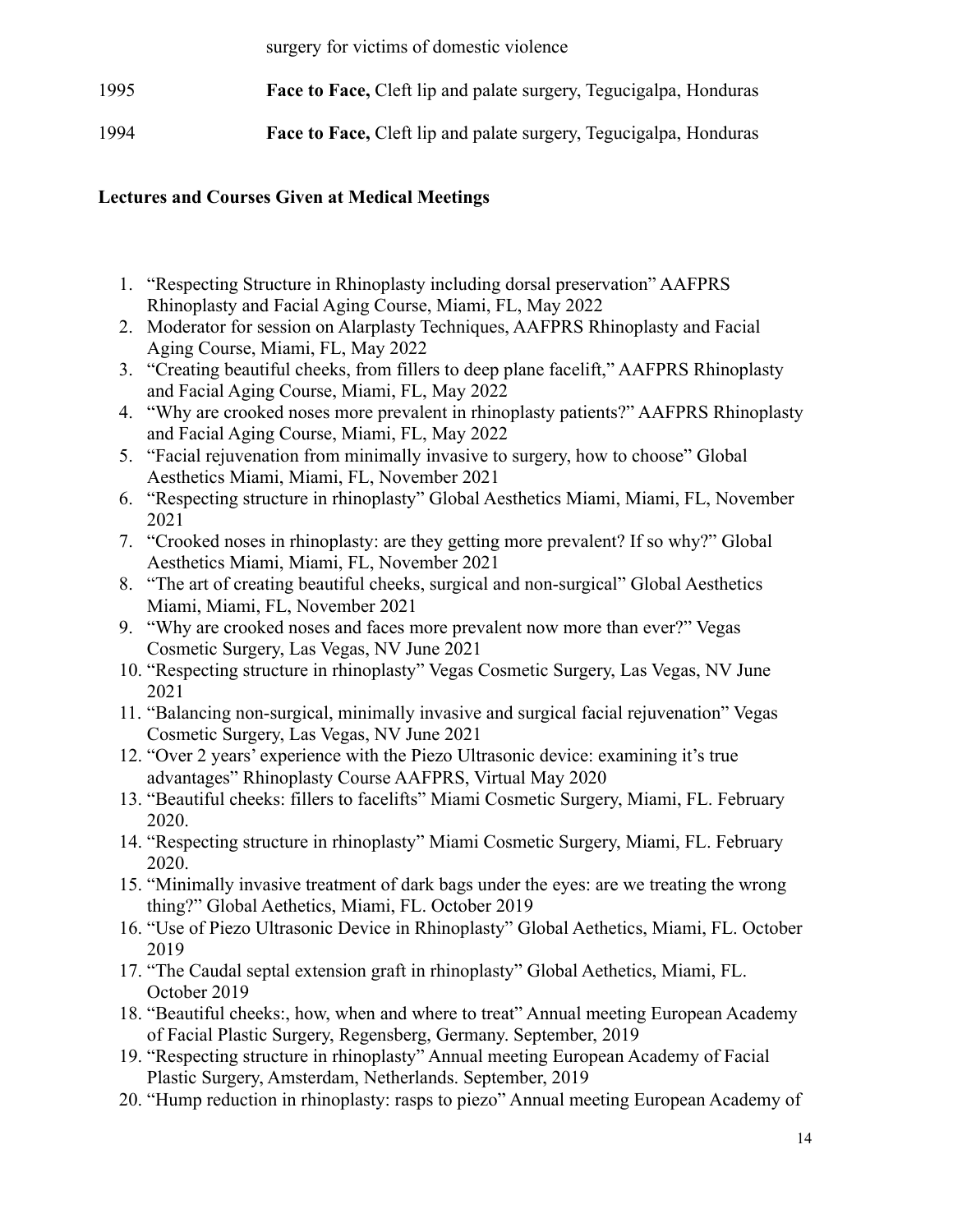Facial Plastic Surgery, , Amsterdam, Netherlands. September, 2019

- 21. "The crooked nose in rhinoplasty," ISAPS (International Society of Aesthetic Plastic Surgeons) 24<sup>th</sup> Congress, Miami, FL, November 2018
- 22. "Ultrasonic nasal bone reshaping and osteotomies: will it replace rasps and osteotomes?" AAFPRS annual fall meeting, Dallas, TX, October 2018
- 23. "Demystifying osteotomies," EAFPS (European Academy of Facial Plastic and Reconstructive Surgery), Regensberg, Germany, September 2018
- 24. "Lower lid treatment: fillers or surgery for bags?" EAFPS (European Academy of Facial Plastic and Reconstructive Surgery), Regensberg, Germany, September 2018
- 25. "Piezo or osteotome, roundtable discussion and presentation," EAFPS (European Academy of Facial Plastic and Reconstructive Surgery), Regensberg, Germany, September 2018
- 26. "Periorbital rejuvenation," Moderator, EAFPS (European Academy of Facial Plastic and Reconstructive Surgery), Regensberg, Germany, September 2018
- 27. "Dorsal Augmentation in Rhinoplasty," EAFPS (European Academy of Facial Plastic and Reconstructive Surgery), Regensberg, Germany, September 2018.
- 28. "Modifications of the nasal dorsum," Portland Rhinoplasty Course, Portland, OR, August 2018.
- 29. "Reduction rhinoplasty," Portland Rhinoplasty Course, Portland, OR, August 2018.
- 30. "Injection rhinoplasty, needle vs. knife," Portland Rhinoplasty Course, Portland, OR, August 2018.
- 31. "Tips to building a rhinoplasty practice," Portland Rhinoplasty Course, Portland, OR, August 2018.
- 32. Moderator for panel: Treatment for age related changes to the lower lid. AAFPRS Aging Face Course, Chicago, IL April 2018.
- 33. "Fillers or surgery to create youthful cheeks," AAFPRS Aging Face Course, Chicago, IL April 2018.
- 34. Moderator for afternoon session at the Annual meeting of the Rhinoplasty Society, New York, NY, April 2018
- 35. Moderator for Rhinoplasty lectures: Vegas Cosmetic Surgery, Las Vegas, NV June 2018.
- 36. "The Caudal septal extension graft: One of the most needed and versatile techniques in modern rhinoplasty," Vegas Cosmetic Surgery, Las Vegas, NV June 2018.
- 37. "Surgical treatment for the crooked nose, why is it becoming more common?" Vegas Cosmetic Surgery, Las Vegas, NV June 2018.
- 38. "Top 10 tips for successful web marketing from a surgeon's point of view," Vegas Cosmetic Surgery, Las Vegas, NV June 2018.
- 39. "Minimally invasive treatment of dark bags of the lower eyelids: Are we treating the wrong thing?" Global Aesthetics, Miami, Fla October 2017
- 40. "Respecting Structure in Rhinoplasty," Global Aesthetics, Miami, Fla October 2017.
- 41. "Dorsal Augmentation in Rhinoplasty: An Overview of Options," Global Aesthetics, Miami, Fla October 2017.
- 42. "3-D Imaging: A New Dimension in Consultation, Evaluation and Planning," Global Aesthetics, Miami, Fla October 2017.
- 43. "The Caudal Septal Extension Graft: A Must Have," Global Aesthetics, Miami, Fla October 2017.
- 44. "Options, Risks and Benefits in Dorsal Augmentation," Vegas Cosmetic Surgery, Las Vegas, NV, June 2017
- 45. "Respecting Structure in Rhinoplasty," Vegas Cosmetic Surgery, Las Vegas, NV, June 2017.
- 46. Moderator, Rhinoplasty Session, Vegas Cosmetic Surgery, Las Vegas, NV, June 2017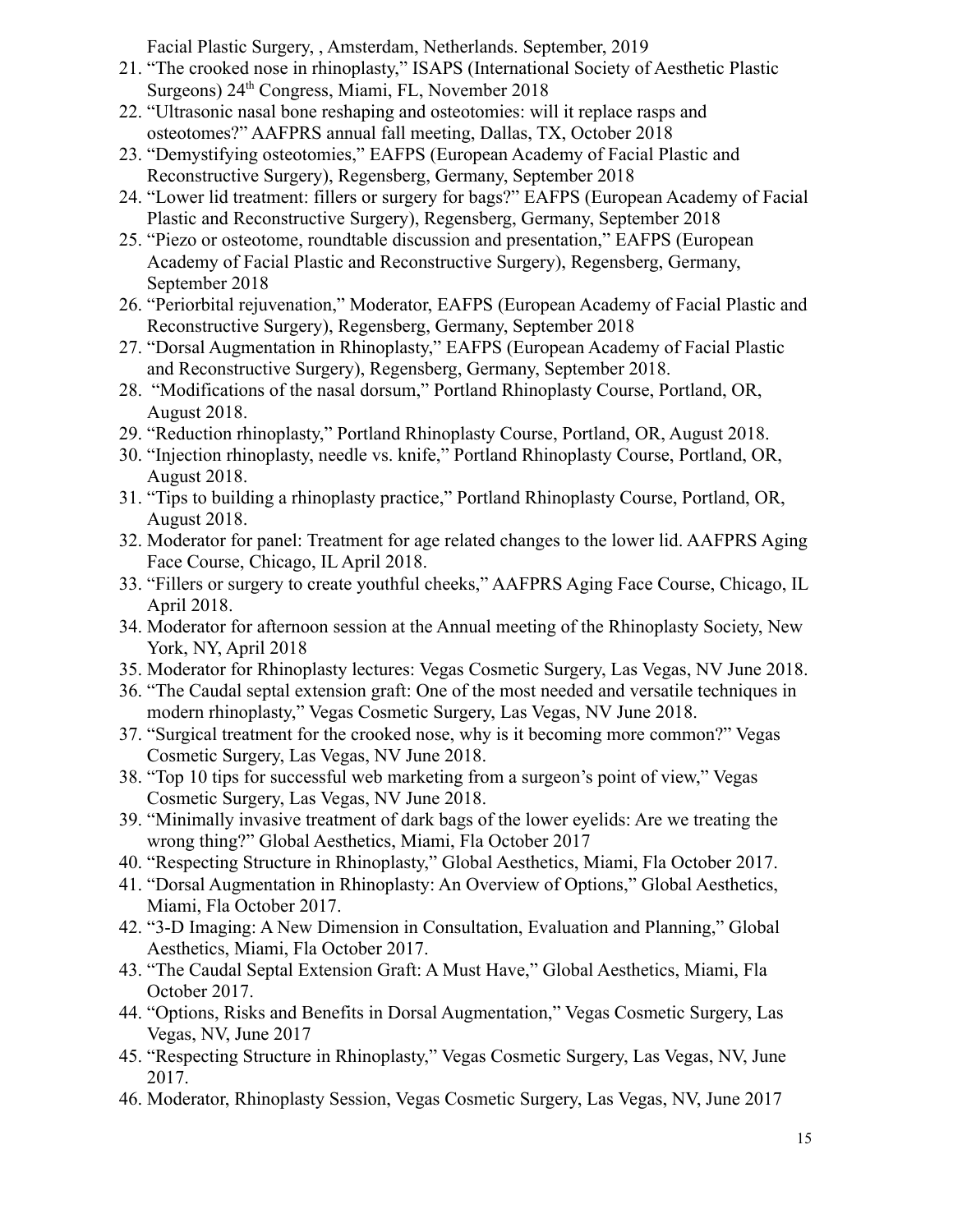- 47. "When and How to Augment the Dorsum," Advances in Rhinoplasty Chicago, IL May 2017
- 48. "Osteotomies: Demystifying the Black Box of Rhinoplasty," Advances in Rhinoplasty Chicago, IL May 2017
- 49. "Nasal Tip Plasty: A Graduated Approach," Aesthetics at the Red Sea-International Meeting and ISAPS Symposium, Eilat, Israel, March 2017.
- 50. "Rhinoplasty, Respecting Form and Function," Aesthetics at the Red Sea-International Meeting and ISAPS Symposium, Eilat, Israel, March 2017.
- 51. "Treatment of the Tear Trough", Aesthetics at the Red Sea-International Meeting and ISAPS Symposium, Eilat, Israel, March 2017.
- 52. Panel on Rhinoplasty evaluation and planning, Fall meeting AAFPRS, Nashville, TN, October 2016.
- 53. "Minimal Rhinoplasty," Vegas Cosmetic Surgery, Las Vegas, NV June 2016.
- 54. "Dorsal Augmentation: An Overview of Options," Vegas Cosmetic Surgery, Las Vegas, NV, June 2016.
- 55. "Tear Trough Filler: Are we Treating the Wrong Thing?" Vegas Cosmetic Surgery, Las Vegas, NV, June 2016.
- 56. "Growing Through the Web: Real Lessons," Vegas Cosmetic Surgery, Las Vegas, NV, June, 2016.
- 57. "Current Trends and Pearls in Rhinoplasty," Global Aesthetics Conference, Miami, FL. October 2015.
- 58. "3-D Imaging: A New Dimension in Consultation, Evaluation and Planning," Global Aesthetics Conference, Miami, FL. October 2015.
- 59. "Graft Choices in Revision Rhinoplasty," Global Aesthetics Conference, Miami, FL. October 2015.
- 60. "Growing through the Web: Real Lessons," Global Aesthetics Conference, Miami, FL. October 2015.
- 61. Rhinoplasty Session Moderator, Global Aesthetics Conference, Miami, FL. October 2015.
- 62. "What the Patient Wants: Indications and Techniques for Less Invasive Nose Surgery,"
- 63. "Is Endonasal Rhinoplasty a Lost Art?" 11 th Annual Vegas Cosmetic Surgery and Aesthetic Dermatology, Las Vegas, NV, June 2015.
- 64. "Hump Reduction: Rasp or Osteotome, and Options for Lateral Osteotomies," 11<sup>th</sup> Annual Vegas Cosmetic Surgery and Aesthetic Dermatology, Las Vegas, NV, June 2015
- 65. "Spreader Grafts in Rhinoplasty," 11 th Annual Vegas Cosmetic Surgery and Aesthetic Dermatology, Las Vegas, NV, June 2015.
- 66. "Dorsal augmentation: an overview of options," Semi-Annual AAFPRS course on Comprehensive Rhinoplasty, Chicago, I.L. May 2015.
- 67. "In-line caudal septal extension grafts," surgical video presentation, Semi-Annual AAFPRS course on Comprehensive Rhinoplasty, Chicago, I.L. May 2015.
- 68. "The crooked nose," surgical video presentation, Semi-Annual AAFPRS course on Comprehensive Rhinoplasty, Chicago, I.L. May 2015.
- 69. "Treatment of the large nose" moderator, Semi-Annual AAFPRS course on Comprehensive Rhinoplasty, Chicago, I.L. May 2015.
- 70. "The crooked nose," moderator, Semi-Annual AAFPRS course on Comprehensive Rhinoplasty, Chicago, I.L. May 2015.
- 71. "3-D imaging for rhinoplasty, a new paradigm for patient consultation," Semi-Annual AAFPRS course on Comprehensive Rhinoplasty, Chicago, I.L. May 2015.
- 72. "Rhinoplasty evolution: how the past and present are shaping the future," Semi-Annual AAFPRS course on Comprehensive Rhinoplasty, Chicago, I.L. May 2015.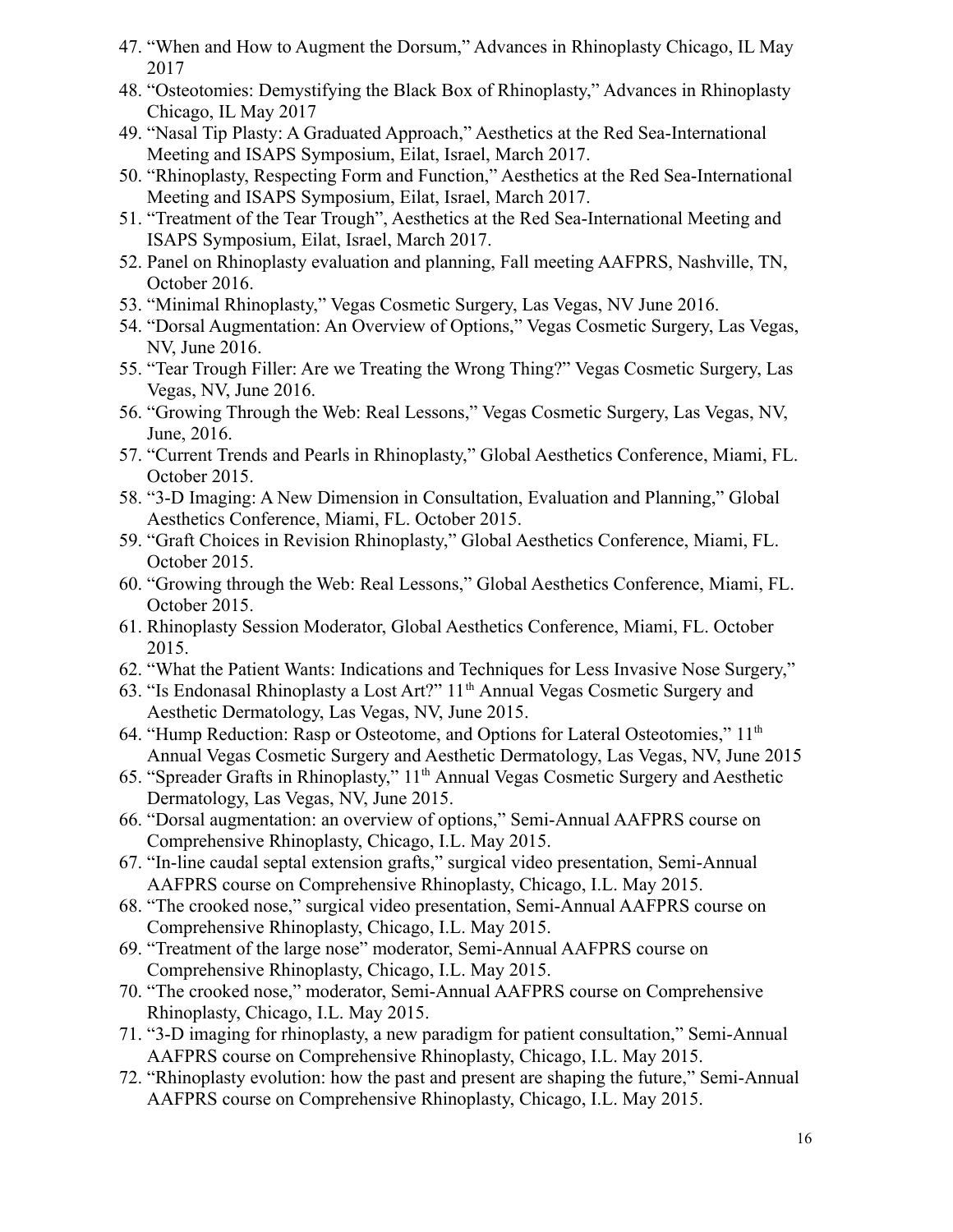- 73. "3-D imaging in rhinoplasty," Rhinoplasty course, Royal College of Surgeons, London, England. October 2014.
- 74. "Analysis of the nose in rhinoplasty," Rhinoplasty course, Royal College of Surgeons, London, England. October 2014.
- 75. "Nasal dorsal reduction," Rhinoplasty course, Royal College of Surgeons, London, England. October 2014.
- 76. "The crooked nose," Rhinoplasty course, Royal College of Surgeons, London, England. October 2014.
- 77. "Reducing the bulbous nasal tip," Rhinoplasty course, Royal College of Surgeons, London, England. October 2014.
- 78. "Lessons learned in revision rhinoplasty, how to avoid it in the first place," 9<sup>th</sup> Annual Otolaryngology Updates, Columbia University, New York, NY, October 2014.
- 79. Coordinator for the 2-day rhinoplasty section at  $10<sup>th</sup>$  Annual Vegas Cosmetic Surgery and Aesthetic Dermatology, Las Vegas, NV, June 2014.
- 80. "What makes a nose look fixed," 10<sup>th</sup> Annual Vegas Cosmetic Surgery and Aesthetic Dermatology, Las Vegas, NV, June 2014.
- 81. "3-D Imaging, a new paradigm in rhinoplasty planning and presentation,"  $10<sup>th</sup>$  Annual Vegas Cosmetic Surgery and Aesthetic Dermatology, Las Vegas, NV, June 2014.
- 82. "Graduated approach to the nasal tip, form and function,"  $10<sup>th</sup>$  Annual Vegas Cosmetic Surgery and Aesthetic Dermatology, Las Vegas, NV, June 2014.
- 83. "The Pearl Lift for facial rejuvenation," 11<sup>th</sup> International Symposium on Facial Plastic Surgery, New York, NY. May 2014
- 84. "Caudal septal extension graft," video session at 11<sup>th</sup> International Symposium on Facial Plastic Surgery, New York, NY. May 2014.
- 85. "Treatment of the crooked nose," video session at 11<sup>th</sup> International Symposium on Facial Plastic Surgery, New York, NY. May 2014
- 86. "Course on Revision Tip-Plasty," 11<sup>th</sup> International Symposium on Facial Plastic Surgery, New York, NY. May 2014.
- 87. "Graduated Tip-Plasty," 20<sup>th</sup> International Course in Modern Rhinoplasty Techniques, Amsterdam University Hospital, Amsterdam, Netherlands. October 2013.
- 88. "3-D Imaging, a new dimension in consultations, evaluation and planning in rhinoplasty," 20<sup>th</sup> International Course in Modern Rhinoplasty Techniques, Amsterdam University Hospital, Amsterdam, Netherlands. October 2013.
- 89. Intranasal Rhinoplasty, a Dying Art?" 20<sup>th</sup> International Course in Modern Rhinoplasty Techniques, Amsterdam University Hospital, Amsterdam, Netherlands. October 2013.
- 90. "Open Structural Rhinoplasty," Comprehensive Rhinoplasty Course at the Annual Meeting of the American Academy for Aesthetic Plastic Surgery, New York, N.Y. April 2013
- 91. "3-D Imaging: A new dimension in consultations, evaluation and planning," at the Annual Rhinoplasty Society Meeting, New York, NY, April 2013
- 92. "Dorsal Augmentation in Rhinoplasty," at the Annual Rhinoplasty Society Meeting, New York, NY, April 2013
- 93. " Current trends in Rhinoplasty," at Columbia University "6<sup>th</sup> Annual Updates in Otolaryngology. New York, NY October, 2012.
- 94. Panel coordinator and moderator "Internet marketing, an evidenced based approach." At the Fall meeting of the AAFPRS, Washington D.C. September 2012
- 95. "Wow cheeks," treating more than just the nasolabial folds. 8<sup>th</sup> Annual Facial Cosmetic Surgery Symposium, Las Vegas, N.V. June 2012.
- 96. Spreader grafts, the intranasal approach. 8<sup>th</sup> Annual Facial Cosmetic Surgery Symposium, Las Vegas, N.V. June 2012.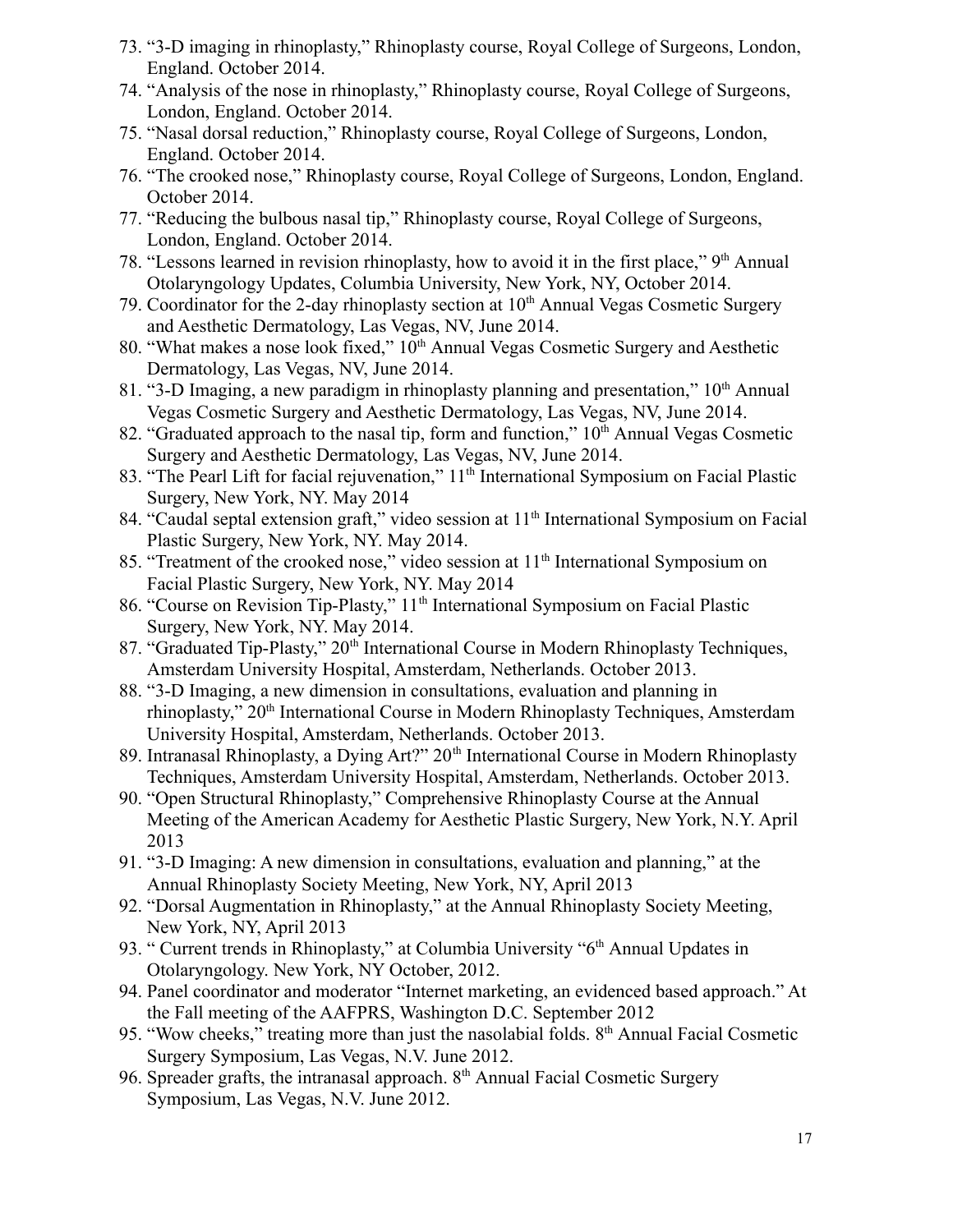- 97. Complications in rhinoplasty, panel presentation. 8<sup>th</sup> Annual Facial Cosmetic Surgery Symposium, Las Vegas, N.V. June 2012.
- 98. Nasal obstruction, when the septum is not the problem. 8<sup>th</sup> Annual Facial Cosmetic Surgery Symposium, Las Vegas, N.V. June 2012.
- 99. Moderator, half day session on eyelid and forehead rejuvenation. 8<sup>th</sup> Annual Facial Cosmetic Surgery Symposium, Las Vegas, N.V. June 2012.
- 100. Physician confidence in fillers and neurotoxins, a national survey. Pearlman S.J., Talei B.A., Waldorf, H.A., Kane, A.C., Dailey, R.A. Combined Otolaryngology Spring Meeting, San Diego, C.A. April 2012
- 101. Axial computed tomography evaluation of the internal nasal valve, Cohen J.C., Moche, J.A., Pearlman, S.J. Combined Otolaryngology Spring Meeting, San Diego, C.A. April 2012
- 102. How to avoid the "fixed nose," lessons learned from revision rhinoplasty to improve primary results. AAFPRS Fall Meeting, San Francisco, CA. September 2011
- 103. Decision making in revision rhinoplasty, which grafts to use and when.  $7<sup>th</sup>$  Annual Facial Cosmetic Surgery Symposium, Las Vegas, N.V. July 2011
- 104. Moderator half day session on Rhinoplasty. 7<sup>th</sup> Annual Facial Cosmetic Surgery Symposium, Las Vegas, N.V. July 2011
- 105. What makes a nose look operated on and how to avoid this?  $7<sup>th</sup>$  Annual Facial Cosmetic Surgery Symposium, Las Vegas, N.V. July 2011
- 106. Spreader grafts placement via intranasal and open rhinoplasty approaches.  $7<sup>th</sup>$  Annual Facial Cosmetic Surgery Symposium, Las Vegas, N.V. July 2011
- 107. Lessons learned in revision rhinoplasty, how to get it right the first time, AAFPRS Semi-Annual Rhinoplasty Course, Chicago, Il. May, 2011
- 108. Nasal hump removal, AAFPRS Semi-Annual Rhinoplasty Course, Chicago, Il. May, 2011
- 109. Lessons learned in revision rhinoplasty, how to get it right the first time, AAFPRS Semi-Annual Rhinoplasty Course, Chicago, Il. May, 2011
- 110. Moderator, Rhinoplasty lectures and panel, AAFPRS Semi-Annual Rhinoplasty Course, Chicago, Il. May, 2011
- 111. What Makes a Nose look Fixed, Milano Masterclass in Rhinoplasty, Milan, Italy March, 2011
- **112.** You are your brand, Milano Masterclass in Rhinoplasty, Milan, Italy March, 2011
- **113.** Moderator, Rhinoplasty panel and lectures, Milano Masterclass in Rhinoplasty, Milan, Italy, 2011.
- 114. Lessons Learned in Revision Rhinoplasty, Updates in Otolaryngology, New York Presbyterian Department of Otolaryngology, Head and Neck Surgery, New York, NY, October, 2010
- 115. Facial Flap Vascular Supply/Design, Northeast Regional Course on the Latest in Facial Reconstruction and Soft Tissue Surgery, UMDNJ-New Jersey Medical School, Newark, NJ, October 2010
- 116. What Makes a Nose Look "Fixed," Rhinoplasty Course, St. Louis University Hospital, St. Louis, MO, September 2010.
- 117. Revision Rhinoplasty, What Went Wrong in the First Place, Rhinoplasty Course, St. Louis University Hospital, St. Louis, MO, September, 2010.
- 118. Surgery of the Nasal Valve in Rhinoplasty, Course given at the American Academy of Otolaryngology Fall Meeting, Boston, MA, September 2010.
- 119. Axial computed tomography evaluation of the internal nasal valve correlates with clinical valve narrowing. Moche, J.A., Pearlman, S.J. American Academy of Facial Plastic and Reconstructive Surgery Fall meeting, Boston, M.A. September 2010.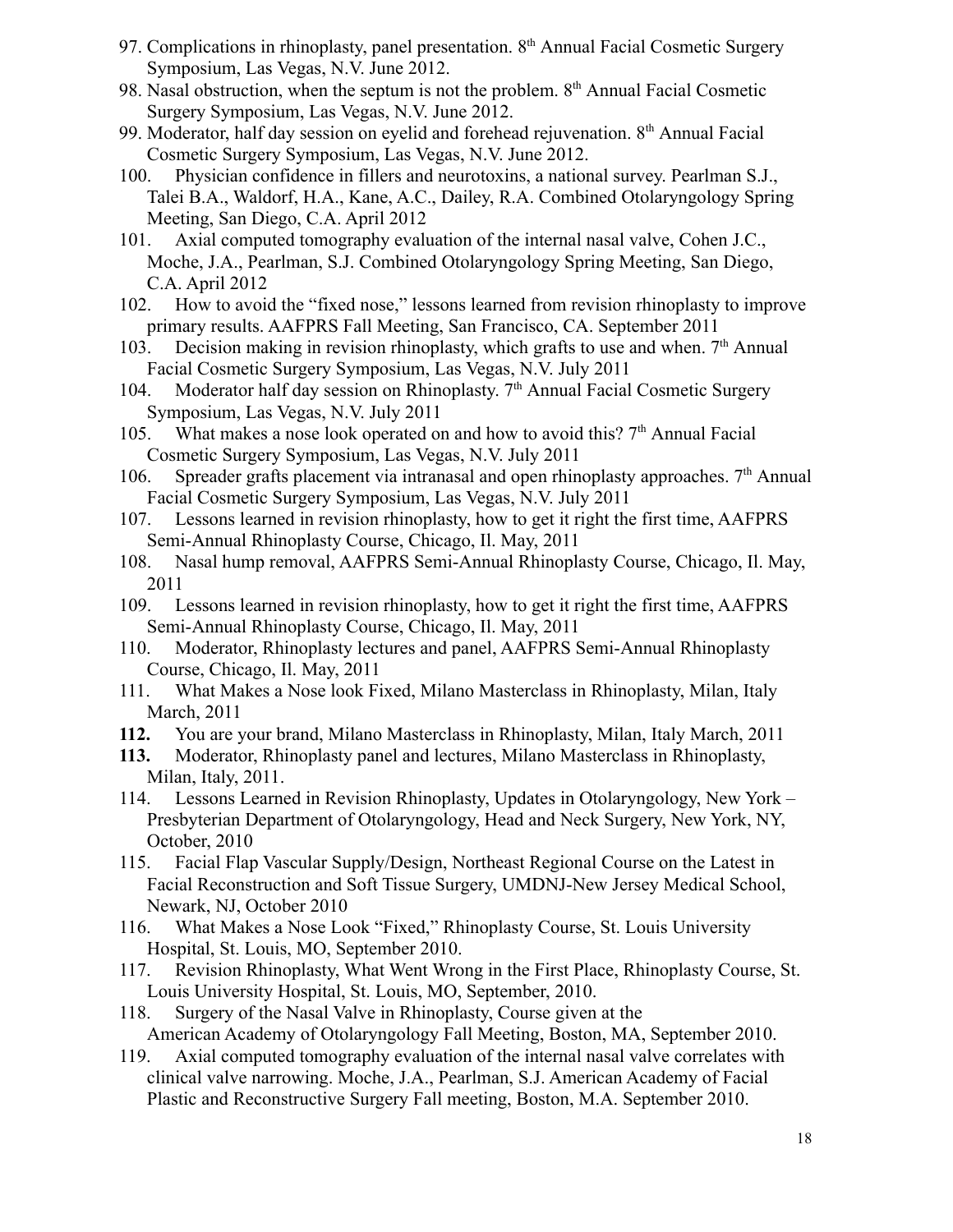- 120. Revision Rhinoplasty, Lessons Learned to Improve the Results in the First Place, Course given at the American Academy of Facial Plastic and Reconstructive Surgery Fall Meeting, Boston, MA, September 2010
- 121. Why Patients Come in for Revision Rhinoplasty 6<sup>th</sup> Annual Facial Cosmetic Surgery Symposium, Las Vegas, VN, July 2010
- 122. What Makes a Nose Look Fixed 6<sup>th</sup> Annual Facial Cosmetic Surgery Symposium, Las Vegas, VN, July 2010
- 123. Revision Rhinoplasty, Panel Discussion Moderator, 10<sup>th</sup> International Symposium on Facial Plastic Surgery, Hollywood, FL. April 2010
- 124. What Makes the Nose Look Over-done, Advances in Rhinoplasty, AAPRS semi-annual Rhinoplasty course, Seattle, WA, June 2009
- **125.** Avoiding the Pinched Tip and Excess Columellar Show in Rhinoplasty, Advances in Rhinoplasty, AAPRS Semi-Annual rhinoplasty course, Seattle, WA, June 2009
- 126. Concepts of Facial Beauty,  $8<sup>th</sup>$  Annual Otolaryngology Symposium, Ponte Vedra, Florida, May 2009
- 127. A Practical Approach to Intra-nasal Rhinoplasty,  $8<sup>th</sup>$  Annual Otolaryngology Symposium, Ponte Vedra, Florida, May 2009
- 128. Facial Rejuvenation Surgical and Non-Surgical Options, 8<sup>th</sup> Annual Otolaryngology Symposium, Ponte Vedra, Florida, May 2009
- 129. Revision Rhinoplasty: Why Patients Need Revision Rhinoplasty, the Causes and Treatment, New York University, Updates in Rhinoplasty, New York, N.Y., April 2008
- 130. Panel on Revision Rhinoplasty; Nasal Reconstruction with Nasal Septal and Ear Cartilage Grafts, New York University, Updates in Rhinoplasty, New York, N.Y., April 2008
- 131. Evolution of Modern Techniques in Blepharoplasty, Great Neck New York, Facial Plastic surgery course, May 2008
- **132.** Surgical treatment of the Bony and Middle third of the Nose in Rhinoplasty, Great Neck New York, Facial Plastic surgery course, May 2008
- 133. Panel: Approaches to Rhinoplasty, Surgery for the Nasolabial Complex and Radix Grafts in Rhinoplasty Rhinoplasty Course, AAFPRS (semi-annual) Boston, M.A., June 2007
- 134. Surgery for the Nasal Valve, Panel on Difficult Problems in Rhinoplasty and Intranasal Rhinoplasty Multi-Specialty Foundation for Facial Plastic Surgery Course, Las Vegas, N.V., June 2007
- 135. Nasal Tip Projection, Endonasal Rhinoplasty and Facial Fillers in Rhinoplasty Rhinoplasty course, Philadelphia, P.A., November 2006
- 136. Contemporary Concepts of Facial Beauty, Facial Plastic Surgery Course, New York, N.Y., August 2006
- 137. Nasal Tip Projection, Options in Facial Rejuvenation 9<sup>th</sup> International Symposium on Facial Plastic Surgery, Las Vegas, N.V., May 2006
- 138. Office Design and Patient Consultation 9<sup>th</sup> International Symposium on Facial Plastic Surgery, Las Vegas, N.V., May 2006
- 139. Options in Facial Rejuvenation Reunion Course on Facial Plastic Surgery, Columbia University, New York, NY., April 2006
- 140. Treatment for the Crooked Nose and The Middle Nasal Vault Winter Updates in Facial Plastic Surgery, Park City, U.T., February 2006
- 141. Intranasal Rhinoplasty A lost art? and Analysis of the Nose for Superior Rhinoplasty Rhinoplasty Course, San Francisco, C.A., October 2005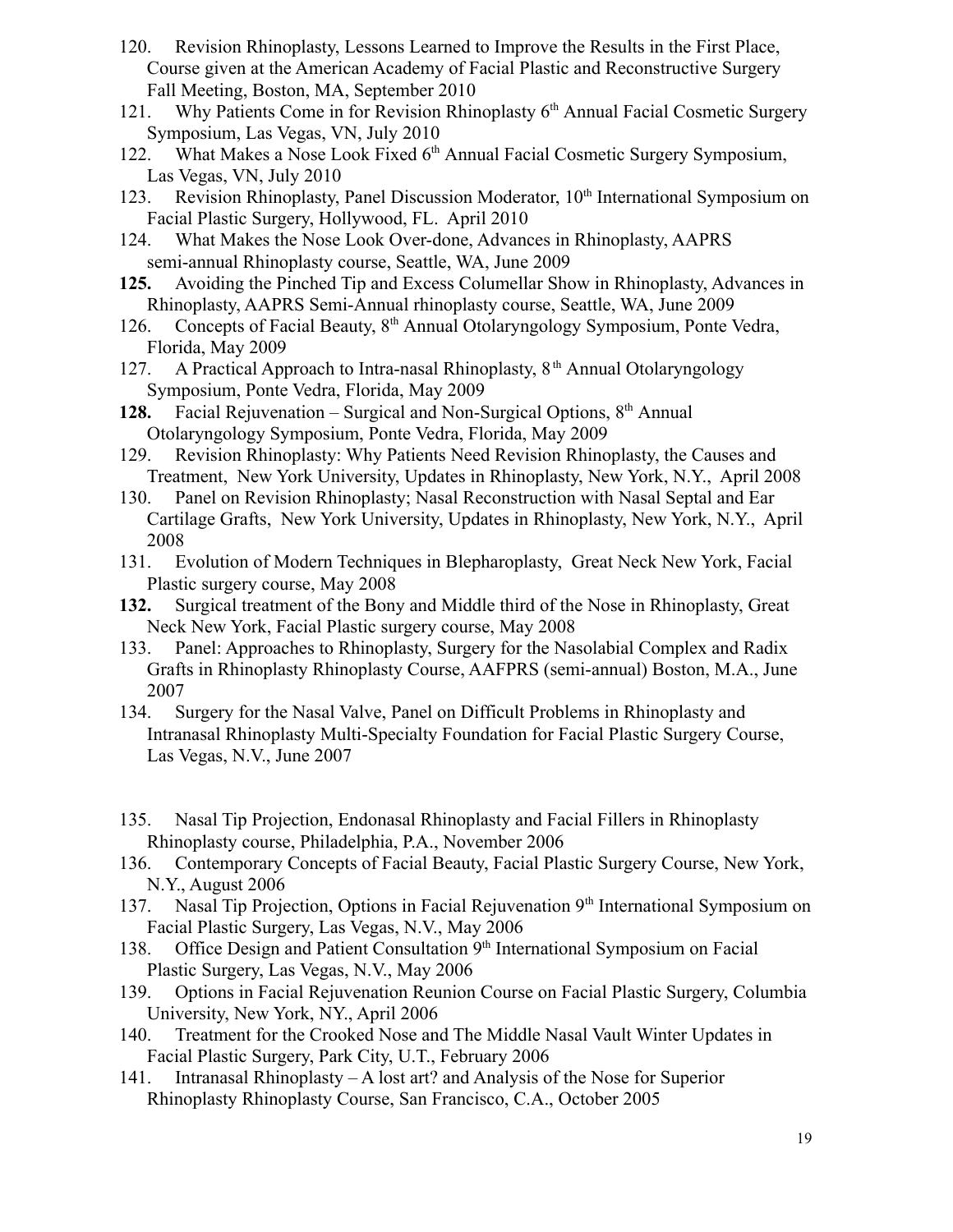- 142. Options in Facial Rejuvenation and Superior Results in Rhinoplasty, Annual Meeting of the AAFPRS, Los Angeles, C.A., September 2005
- 143. 3 Lectures on Rhinoplasty and Facial Aging: Update on Facial Plastic Surgery Course, Newport Beach, CA, August 2005
- 144. Options in Facial Rejuvenation and Modern Techniques in Eyelid Rejuvenation Multi-specialty Foundation for Facial Plastic Surgery Course, Las Vegas, N.V., June 2005
- 145. Intranasal Rhinoplasty A lost art? and Analysis of the Nose for Superior Rhinoplasty Rhinoplasty Course, Philadelphia, P.A., April 2005
- 146. Update on Modern Techniques in Upper Facial Rejuvenation, Winter Updates in Facial Plastic Surgery, Snowmass, CO, February 2005
- 147. Surgery for the Nasal Valve, Winter Updates in Facial Plastic Surgery, Snowmass, CO, February 2005
- **148.** Options in Facial Rejuvenation and Superior Results in Rhinoplasty Annual Meeting of the AAFPRS, New York, N.Y., September 2004
- 149. 3 Lectures on Rhinoplasty and Facial Aging: Update on Facial Plastic Surgery Course, Newport Beach, CA, August 2004
- 150. Options in Facial Rejuvenation and Facelift surgery Multi-specialty Foundation for Facial Plastic Surgery Course, Las Vegas, N.V., June 2004
- 151. Options in Facial Rejuvenation Winter Updates in Facial Plastic Surgery, Snowmass, CO, February 2004
- 152. Botox, Cosmetic Uses in Facial Rejuvenation Winter Updates in Facial Plastic Surgery, Snowmass, CO, February 2004
- 153. 3 Lectures on Rhinoplasty and Facial Aging: Update on Facial Plastic Surgery Course, Newport Beach, CA, August 2003
- 154. 3 Lectures on Rhinoplasty and Facial Aging: Update on Facial Plastic Surgery Course, Newport Beach, CA, August 2002
- 155. Surgery for the Nasal Valve Update on Otolaryngology, Sun Valley, ID, February 2002
- 156. Non-Surgical Options in Facial Plastic Surgery Update on Otolaryngology, Sun Valley, ID, February 2002
- 157. 3 Lectures on Rhinoplasty and Facial Aging: Update on Facial Plastic Surgery Course, Newport Beach, CA, August 2001
- 158. Spreader Grafts in Revision Rhinoplasty Recent Advances in Facial Plastic Surgery Course Snowmass, CO, February 2001
- 159. 3 Lectures on Rhinoplasty and Facial Aging: Update on Facial Plastic Surgery Course, Newport Beach, CA, August 2000
- 160. Computer Imaging in Facial Plastic Surgery Recent Advances in Facial Plastic Surgery course, Snowbird, UT, February 2000
- 161. Options in Nasal Dorsal Augmentation Controversies in Facial Plastic Surgery, Key Largo, October 1999
- **162.** Surgery of the Nasal Valve Update on Facial Plastic Surgery Course, Newport Beach, CA (Annual Meeting), August 1999
- 163. The Nasal Tip in Rhinoplasty Recent Advances in Facial Plastic Surgery Course Snowmass, CO, February 1999
- 164. Surgery of the Nasal Valve Update on Facial Plastic Surgery Course, Newport Beach, CA (Annual Meeting), August 1998
- 165. Surgery of the Nasal Valve Update on Facial Plastic Surgery Course, Newport Beach, CA (Annual Meeting), August 1997
- **166.** The Nasolabial Angle and Nasal Spine In Rhinoplasty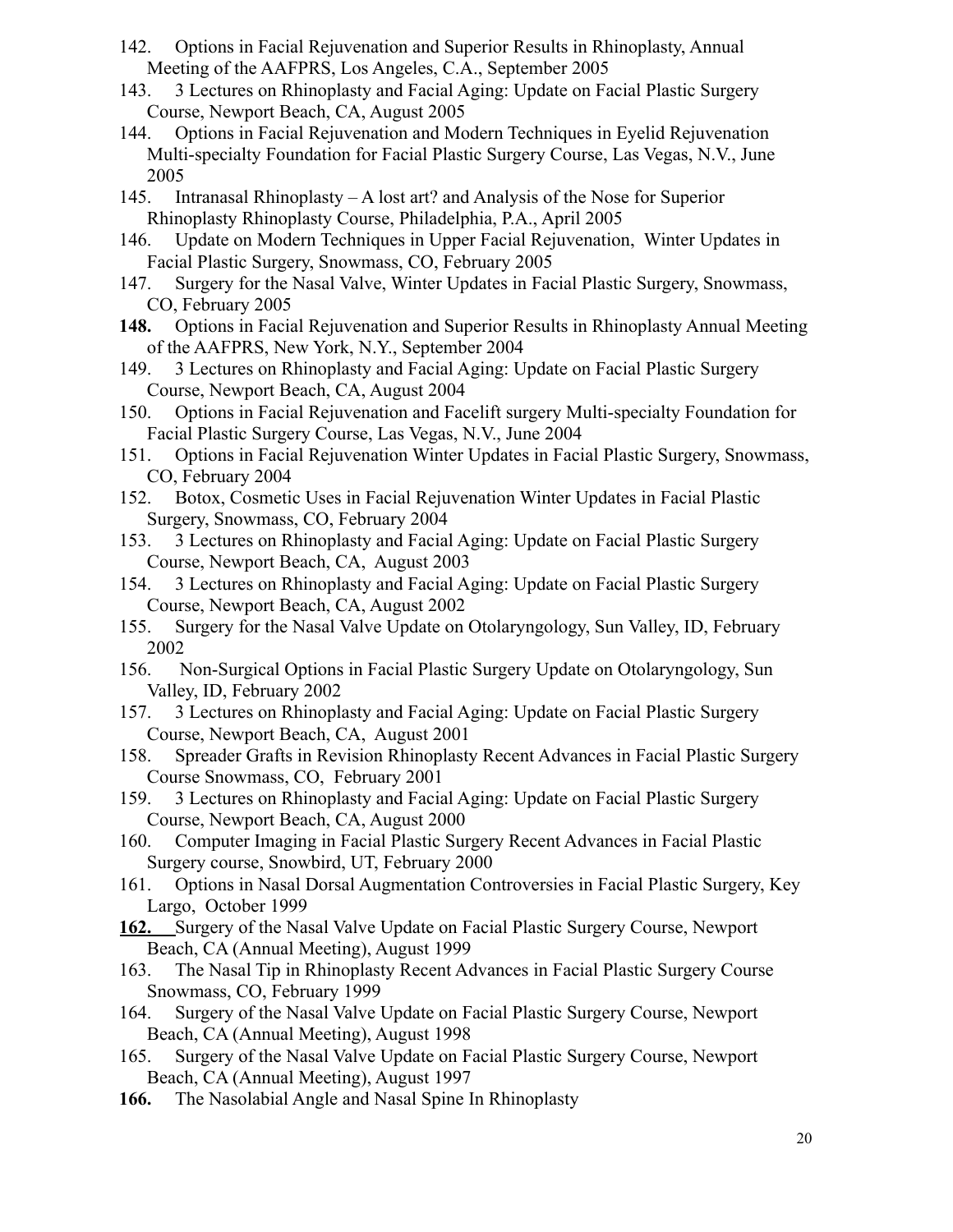Rhinoplasty and Otoplasty, The Mount Sinai Medical Center (Annual Course), May 1997

- 167. Laser Assisted Palatoplasty and Upper Airway Resistance Syndrome St. Luke's/Roosevelt Hospital Center, New York, NY, October 1996
- 168. Laser Assisted Palatoplasty, Instructional Course The American Academy of Otolaryngology - Head and Neck Surgery Fall Meeting, September 1996
- 169. Surgery of the Nasal Valve Update on Facial Plastic Surgery Course, Newport Beach, CA (Annual Meeting), August 1996
- 170. Endoscopic Forehead Surgery, Comprehensive Treatment of Wrinkles Course, St. Luke's/Roosevelt Hospital Center, New York, NY, June 1996
- 171. Laser Skin Resurfacing, Comprehensive Treatment of Wrinkles Course, St. Luke's/Roosevelt Hospital Center, New York, NY, June 1996
- 172. The Nasolabial Angle and Nasal Spine In Rhinoplasty Rhinoplasty and Otoplasty, The Mount Sinai Medical Center (Annual Course ), May 1996
- 173. Laser Surgery for Skin Resurfacing, Course Director St. Luke's/Roosevelt Hospital Center New York, NY, February 1996
- 174. Laser Assisted Palatoplasty and Upper Airway Resistance Syndrome St. Luke's/Roosevelt Hospital Center, New York, NY, October 1995
- 175. Laser Assisted Palatoplasty, Instructional Course The American Academy of Otolaryngology - Head and Neck Surgery Fall Meeting, September 1995
- 176. The Nasal Tip in Rhinoplasty Instructional Course The American Academy of Otolaryngology - Head and Neck Surgery - Fall Meeting, September 1995
- 177. The Nasolabial Angle and Nasal Spine In Rhinoplasty Rhinoplasty and Otoplasty, The Mount Sinai Medical Center (Annual Course ), May 1995
- 178. Laser Assisted Palatoplasty and Upper Airway Resistance Syndrome St. Luke's/Roosevelt Hospital Center, New York, NY, October 1994 179. The Nasal Tip in Rhinoplasty Instructional Course The American Academy of Otolaryngology - Head and Neck Surgery - Fall Meeting, September 1994
- **180.** Laser Assisted Palatoplasty, Instructional Course The American Academy of Otolaryngology - Head and Neck Surgery Fall Meeting, September 1994
- 181. Laser Skin Resurfacing Comprehensive Treatment of Wrinkles Course, St. Luke's/Roosevelt Hospital Center, New York, NY, March 1994
- 182. Laser Assisted Palatoplasty and Upper Airway Resistance Syndrome St. Luke's/Roosevelt Hospital Center, New York, NY, October 1993
- **183.** Laser Assisted Palatoplasty, Instructional Course The American Academy of Otolaryngology - Head and Neck Surgery Fall Meeting, September 1993
- 184. The Nasal Tip in Rhinoplasty Instructional Course The American Academy of Otolaryngology - Head and Neck Surgery - Fall Meeting, September 1993
- 185. Local Skin Flaps of the Face American Academy of Facial Plastic and Reconstructive Surgery Soft Tissue Course New York, NY, 1992
- 186. Lip Reconstruction American Academy of Facial Plastic and